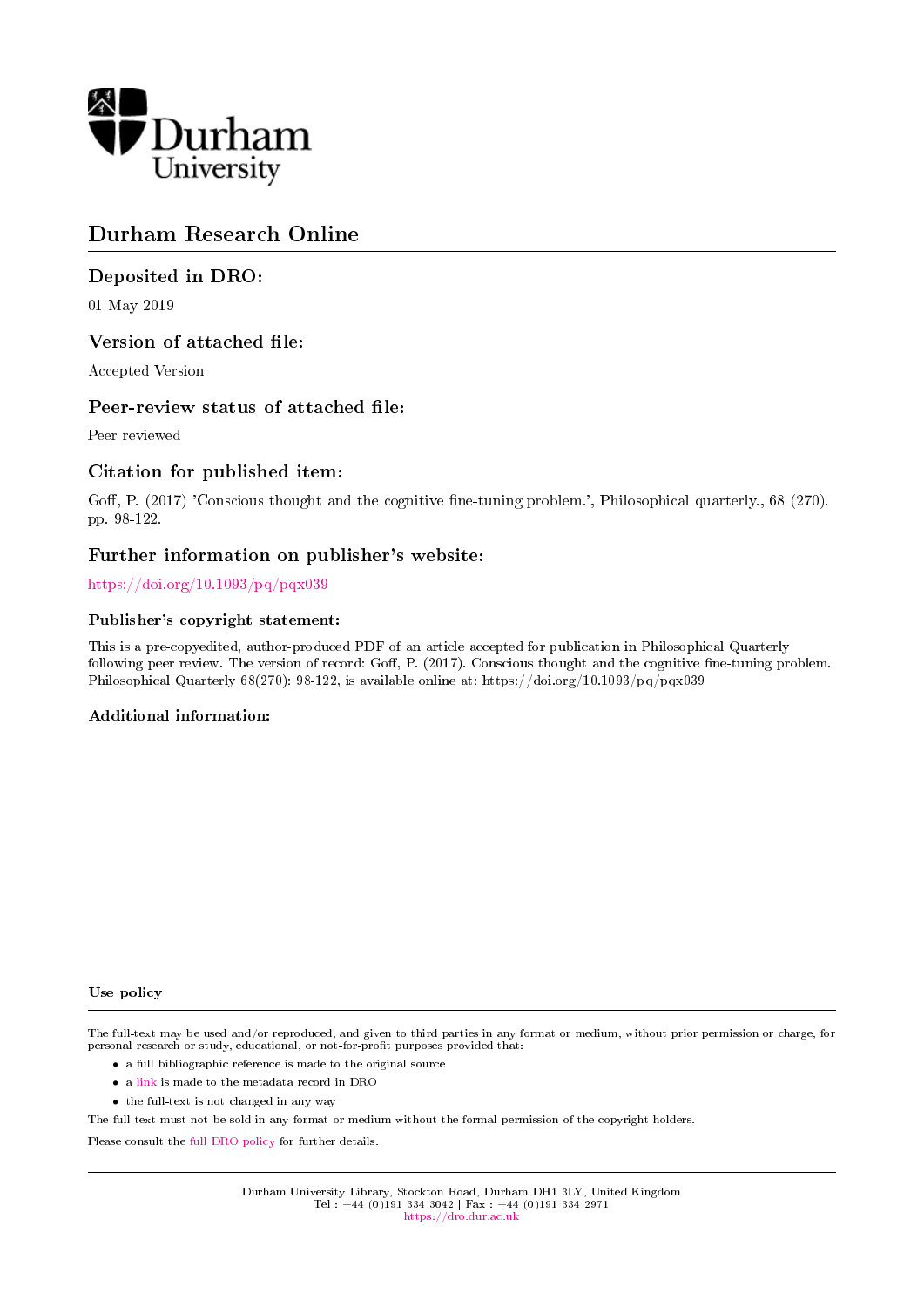# Conscious Thought and the Cognitive Fine-Tuning Problem

# (i) Thought and consciousness

For something to be conscious is for it to have experience; something is conscious just in case there's something that it's like to be it.<sup>1</sup> According to this standard definition, consciousness is not something cognitively sophisticated such that we would be cautious about ascribing it to non-human animals. Thoughts, on the other hand, are typically defined as *propositional mental representations*: believing that it's raining, fearing that climate change is irrevocable, hoping that the conflict will be resolved. In contrast to experience, it is much more contentious to what extent, if at all, thought can be ascribed to creatures other than humans. Although most philosophers are happy to ascribe conscious experience to a rabbit, few would be willing to credit a rabbit with full-fledged propositional representations.

What do analytic philosophers think is the relationship between thought and consciousness? The dominant view in twentieth century analytic philosophy was that thought and consciousness had nothing much to do with each other. It was not denied that we typically have experiences when we think; when I think about climate change I may have a feeling of panic, or experience images of freak weather events. But according to twentieth century orthodoxy, the experiences had when thinking are mere accidental accompaniments of thought. I could in principle think about climate change without having any emotions or mental imagery at all. And although we tend to have experiences when we think, no form of experience is either necessary or sufficient for thought.

Let us call this view 'non-phenomenalism about thought', defined as the conjunction of the following two theses:

1. **Thought does not involve a distinctive form of conscious experience, i.e. a form of conscious experience involved in, and only in, thought**. For the non-phenomenalist, the kinds of experience we have when thinking are the kinds of experience we have when perceiving the world, or when having emotions; they are not utterly specific to thought.

 $1$  Most people trace this way of defining consciousness back to Nagel (1975), although it appears earlier in Sprigge and Montefiore (1971).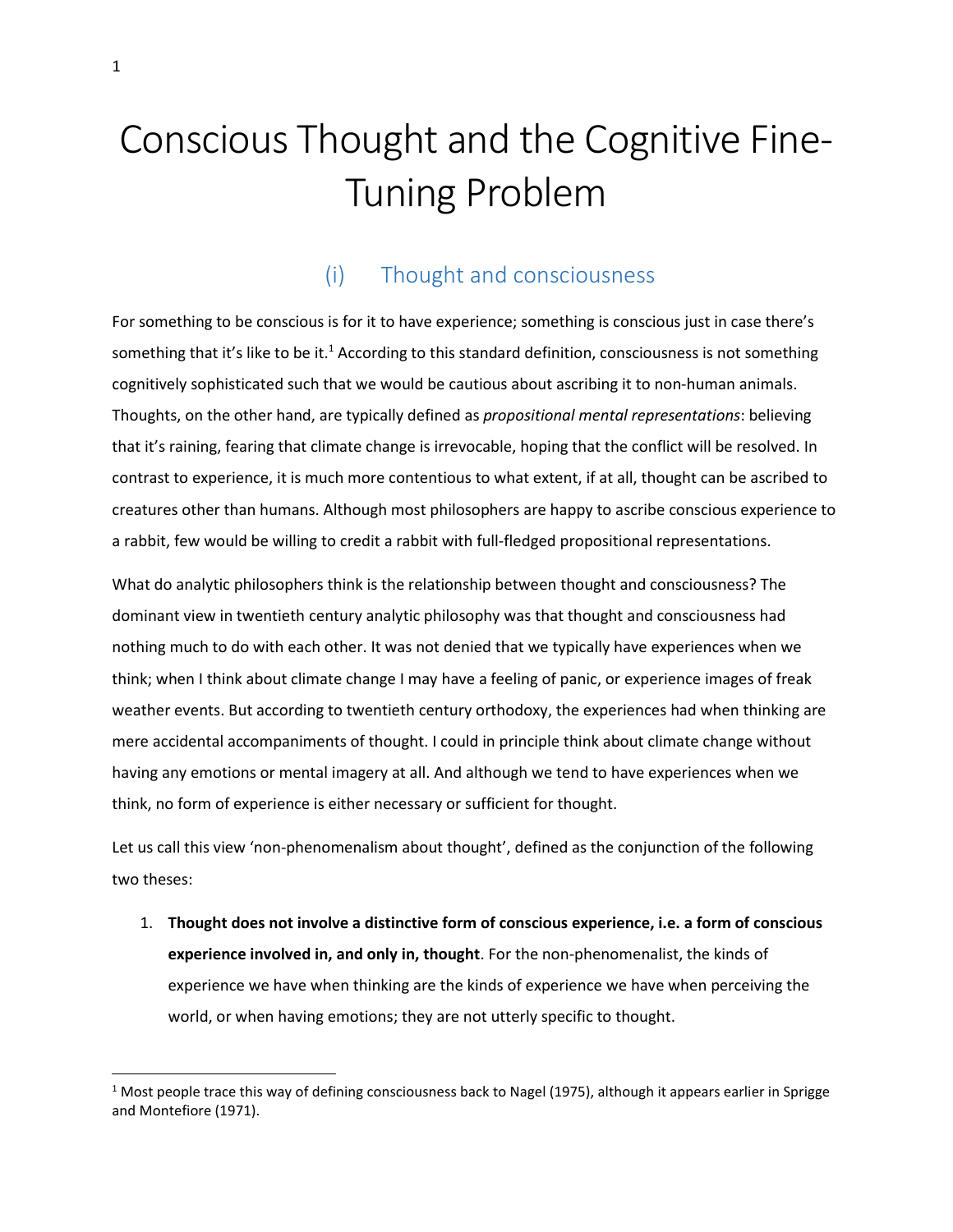2. **Thoughts are neither identical with, nor constituted of, states of consciousness**. Clear evidence of this second thesis is found in the fact that the most influential theories of thought from the last century, for example by Jerry Fodor and Donald Davidson, made no mention of consciousness. 2

In the twenty first century, there are growing movements opposed to each of these theses. Firstly, there are those who defend the reality of 'cognitive phenomenology', defined as a distinctive form of consciousness found in, and only in, thought.<sup>3</sup> Secondly, there are proponents of what Uriah Kriegel dubbed the 'Phenomenal Intentionality Research Program' (or 'PIRP' for short), the philosophical project of trying to explain all mental representation, including thought, in terms of consciousness.<sup>4</sup> The latter is put forward as a bold new approach, with significant advantages over its non-phenomenalist rivals.

In principle these two views are separable. One could hold that there's a distinctive kind of consciousness involved in and only in thought, but deny that states of cognitive phenomenology are identical with or constitutive of thoughts. Conversely one might think that thought is constituted of *sensory* consciousness, and so deny that there is a distinctively cognitive form of experience. But in general these two views are held together, leading to a philosophical position according to which occurrent thoughts are identical with, or constituted of, states of cognitive phenomenology.<sup>5</sup> I will call this position 'cognitive phenomenalism.' The following analogy might help to explain the view. Almost

 $\overline{a}$ 

<sup>&</sup>lt;sup>2</sup> Dominant twentieth century theories of thought which fit the non-phenomenalist characterisation include tracking theories of intentionality defended among others by Millikan 1984, Papineau 1984, Fodor 1990, Dretske 1990, and the interpretationalism of Davidson 1980 and Dennett 1987.

<sup>&</sup>lt;sup>3</sup> See Siewert 1998, Horgan & Tienson 2002, Pitt 2004, Strawson 2008, Montague 2016. For a good collection of essays from both believers and non-believers in cognitive phenomenology see Bayne & Montague 2011. There is some variation in the definition of cognitive phenomenology, with Pitt 2004 on the one hand giving a more restrictive definition, and Smithies 2013 on the other giving a more permissive definition. I follow the middle-way definition found in the introduction of Bayne & Montague 2011.

<sup>4</sup> See Farkas 2008a/b, Horgan & Graham 2012, Kriegel 2013a, Mendolovici & Bourget 2014. Kriegel 2013b is a good collection of essays on phenomenal intentionality. Of course there were some brave defenders of both cognitive phenomenology and phenomenal intentionality in the twentieth century, such as Searle 1991, Strawson 1994, Loar 1995, Siewert 1998.

<sup>&</sup>lt;sup>5</sup> Some cognitive phenomenalists are eliminitivsts about non-occurrent thought, e.g. Strawson 2008, but most give some account of it in terms of occurrent thought, e.g. Searle 1991, Horgan & Tienson 2002, Loar 2003, Kriegal 2011, Horgan & Graham 2012. Most cognitive phenomenalists accept a mild form of cognitive externalism, broadly consistent with the externalist theses defended by Kripke 1972, Putnam 1975 and Burge 1988. Cognitive phenomenalism can be reconciled with a certain degree of externalism by distinguishing between *narrow content* and *broad content*, where the former is taken to be grounded in cognitive phenomenology, and the latter grounded in narrow thought content in conjunction with certain causal connections to the environment (see for example Horgan & Tienson 2002).However, Farkas 2008a/b defends the purely internalist view that all content is grounded in phenomenal intentionality.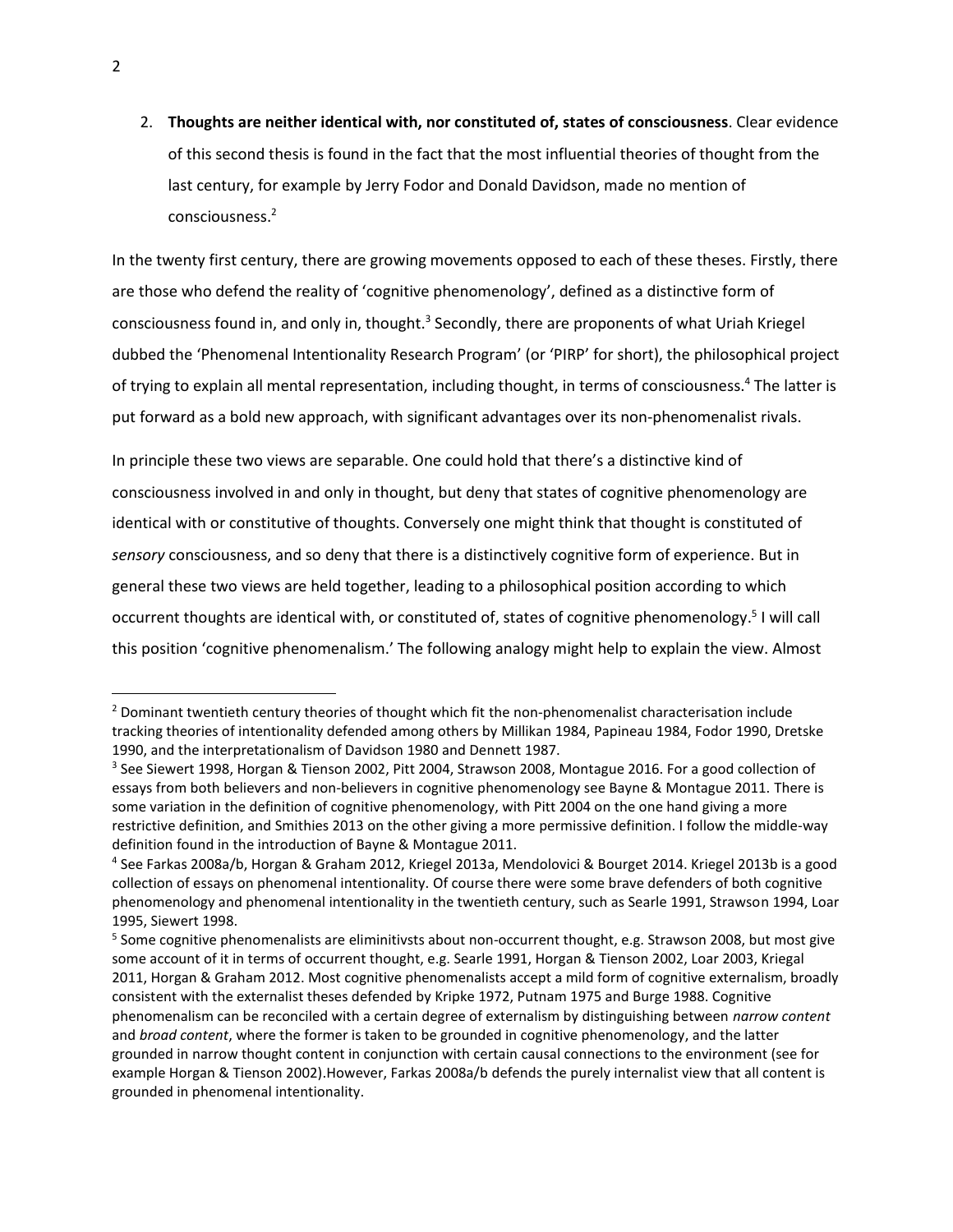everyone agrees that pains are experiences. To be in pain just is to have a certain kind of experience: a painful one. According to cognitive phenomenalism, when I have the occurrent thought that, say, climate change is irrevocable, I have a certain kind of cognitive experience E, such that my occurrently thinking that climate change is irrevocable just is a matter of my having E.

The view I will be concerned with in this paper combines cognitive phenomenalism with robust realism about consciousness, defined as the thesis that facts about consciousness are not grounded in functional facts.<sup>6</sup> Call this combination 'robust cognitive phenomenalism.' In principle one could combine cognitive phenomenalism with functionalism, but (as we shall see) such a combination would undermine any potential advantages of PIRP over its non-phenomenalist rivals. It is perhaps for this reason that most cognitive phenomenalists are robust cognitive phenomenalists.

We can thus define robust cognitive phenomenalism as the conjunction of the following two theses:

(A) Occurrent thoughts are identical with, or constituted of, states of cognitive phenomenology (which of course, assuming that occurrent thoughts exist, implies that cognitive phenomenology exists),

(C) *Robust Realism about Consciousness* – Facts about consciousness are not grounded in functional facts.

My aim is to raise a challenge for robust cognitive phenomenalism: the cognitive fine-tuning problem. In broad brush strokes the difficulty is that, for the cognitive phenomenalist, there is a distinction between three kinds of fact: cognitive phenomenal facts, sensory phenomenal facts, and functional facts. This distinction gives rise to the challenge of explaining why, in actuality, these three phenomena tend to be matched together in ways that respect norms of rationality.

## (ii) The Modal Independence Argument

The problem I want to raise draws inspiration from a recent paper by Adam Pautz, in which he considers a variety of non-actual scenarios in which cognitive phenomenal facts, sensory phenomenal facts, and functional facts come apart from each other in peculiar ways.<sup>7</sup> The most striking cases are what he calls

<sup>6</sup> To be more specific, the robust realist denies that facts about consciousness are grounded in *pure* functional facts, i.e. facts which can be entirely grasped in causal terms (together perhaps with terms referring to sensory inputs and behavioural outputs). As I discuss later in the paper, it is consistent with robust realism to identify or ground facts about consciousness in facts about powerful qualities.

<sup>7</sup> Pautz 2013.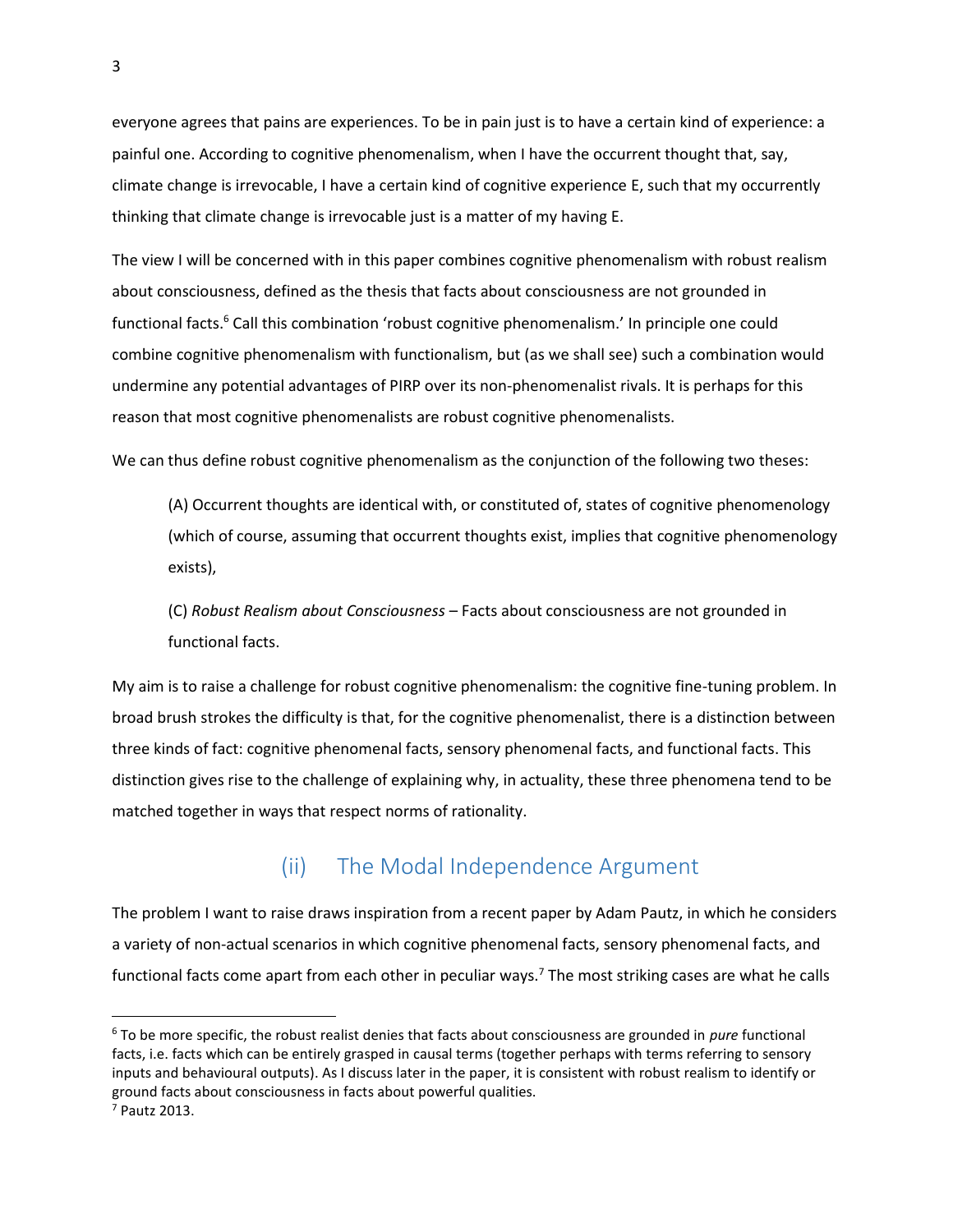'separation cases', in which both sensory and cognitive phenomenology are present, but are paired together in what are intuitively ill-fitting combinations.

In one such case, Pautz focuses on the putative state of cognitive phenomenology, represented by the letter P, underlying the thought 'there is a picture on the wall behind me.' In actuality, P is associated with certain forms of sensory consciousness – e.g. an image of a picture, or the sentence 'there is a picture behind me' running through the mind – as well as with certain behavioural dispositions – e.g. being disposed to report that there is a picture behind one if asked. But in Pautz's imaginary scenario, a character called Charlie has P with intuitively 'ill-fitting' sensory phenomenology – a visual experience of a clock, the sentence 'there is a clock on the wall' running though his mind – and 'ill-fitting' behavioural dispositions – Charlie is disposed to report that there is clock on the wall on the wall if asked. Another separation case involves mathematical babies: creatures with the same behavioural dispositions and sensory consciousness as babies, but with cognitive phenomenology constitutive of complex mathematical thought.

Pautz also discusses what we can call 'isolation cases': cases in which there is sensory consciousness in the absence of cognitive consciousness or vice versa. Pautz calls cases of sensory consciousness in the absence of cognitive consciousness, 'absent cognitive qualia' cases, and cases of cognitive consciousness without sensory consciousness, 'disembodied qualia' cases. In order to test the imaginability of absent cognitive qualia cases, Pautz asks you (the reader) to recall an experience in which someone said to you, 'Let's go to the bar later' and you quickly formed the visual image of the bar in question and followed up with a question about the time. Pautz then asks you to imagine an experience identical in terms of sensory consciousness and associated functional states, but profoundly different because there is no cognitive phenomenology. In order to test to imaginability of cases of disembodied cognitive qualia, Pautz asks the reader to try to imagine 'a rich phenomenal life that *overlaps* with our actual phenomenal life, only it is totally non-sensory.'<sup>8</sup>

Let us use the general terms 'mix and match' cases for all of these non-actual scenarios in which thought or cognitive phenomenal states on the one hand, and sensory phenomenal states/functional states on the other, come apart in strange ways, either by existing in strange combinations or by one existing without the other. Pautz wants to use his mix and match cases to argue against cognitive phenomenalism. He hopes the reader will agree that the cases he considers are:

<sup>8</sup> Pautz 2013: 219.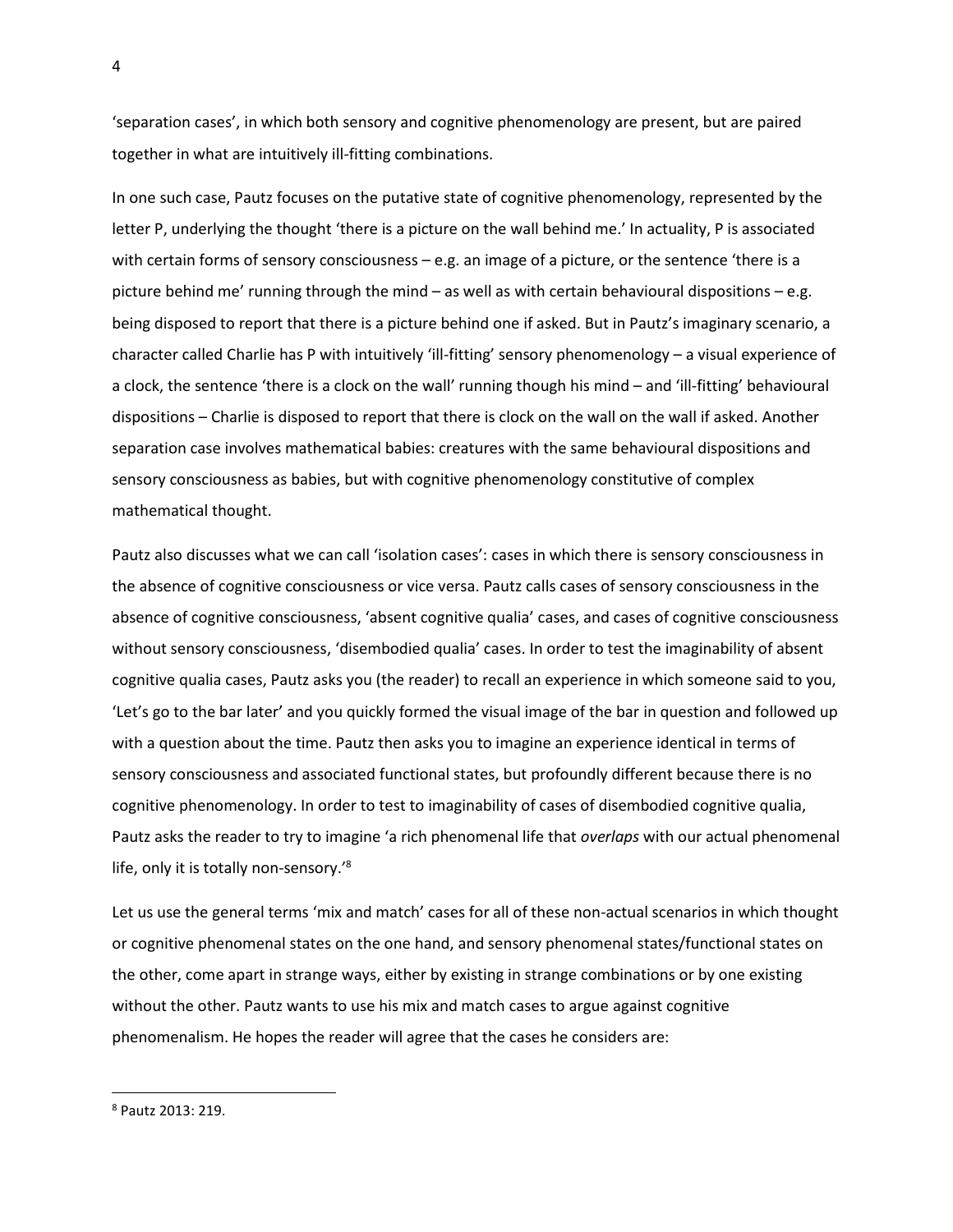- (A) impossible to imagine, and
- (B) (assuming that cognitive phenomenology grounds thoughts) incoherent,

In support of the latter point, he suggests that there are 'sensory-functional constraints' on belief and desire. His positive account of these sensory-functional constraints is spelt out in his positive theory, which we will touch on later in this paper. But the intuitive starting point is that we can rule out a priori certain combinations of thought with sensory phenomenal states/functional states. For example, a baby just does not have the right sensory states/functional states to count as a creature with mathematical thought, and we can know this a priori.

The non-imaginability of the mix and match cases, according to Pautz, counts against the reality of cognitive phenomenology. For if states of cognitive phenomenology existed then (by definition) they would be distinct from states of sensory phenomenology and functional states, and so it ought to be possible to recombine these three kinds of state in imagination, or to imagine one without the other. For example, we ought to be able to imagine sensory consciousness without cognitive consciousness and vice versa, just as we can imagine visual consciousness without auditory consciousness and vice versa. Moreover, if cognitive phenomenal states, and thereby thought, are distinct from sensory phenomenal states and functional states, this would seem to imply the genuine possibility of these three elements being freely combined. That is to say, cognitive phenomenalism seems to imply the genuine possibility of the mix and match cases. If Pautz is right that the mix and match cases are incoherent, this would seem to give us a reason to reject the commitments of cognitive phenomenalism.

We can sum this up as the following against cognitive phenomenalism:

#### The Modal Independent Argument

*Premise 1* – If cognitive phenomenalism is true, the mix and match cases (which Pautz considers) would be both coherent and readily imaginable.

*Premise 2* – The mix and match cases are neither coherent nor readily imaginable.

*Conclusion* – Therefore, cognitive phenomenalism is false.

### (iii) Reponses to the modal independence argument

There seem to me quite plausible responses the cognitive phenomenalist might make to Pautz's argument. First consider the argument from the non-imaginability of separation cases. The cognitive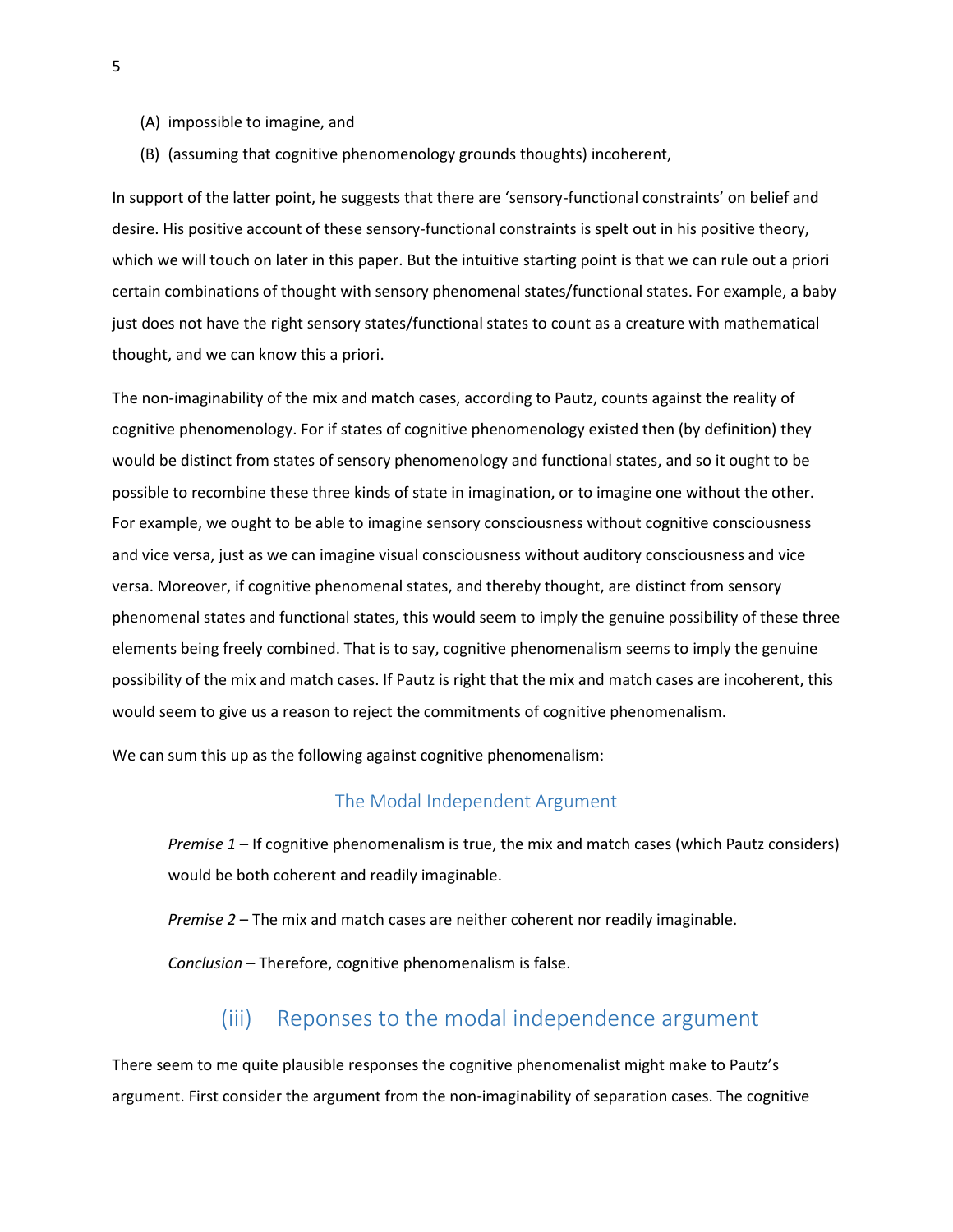phenomenalist might respond that some combinations of our conscious states are just hard to imagine, e.g. it is difficult to imagine finding pleasure in the sight of vomit. It does not follow from the fact that it's hard (perhaps even psychologically impossible) to imagine finding pleasure in the visual experience of vomit, that pleasure and the visual experience of vomit are not two distinct forms of conscious experience. By analogy, the cognitive phenomenalist might argue that it does not follow from its being hard (or even psychologically impossible) to imagine certain highly unusual combinations of sensory experience and cognitive experience, that we are not in reality dealing with two distinct kinds of consciousness.

A similar response might be made to the argument from the alleged non-imaginability of isolation cases. The cognitive phenomenalist might appeal to certain cases in which one has a unified experience involving two distinct sub-experiences, but it's just incredibly hard (maybe even psychologically impossible) to imagine the sub-experiences in isolation from each other. There are grounds for thinking that pain has two elements: a non-affective and an affective component, the latter being the 'hurtiness' of pain. The reason for thinking this arises from cases of pain asymbolia, a rare neurological condition caused by lesions to the posterior insula that produces complete and thoroughgoing indifference to pain.<sup>9</sup> Patients with pain asymbolia claim that the pain is still there, but that it just doesn't bother them anymore. A plausible explanation of this fact is that the feeling most people call 'pain' involves a nonaffective aspect and a 'hurty' affective aspect, and that patients with asymbolia have the former without the latter. Nonetheless, and even if one accepts this view, it remains extremely hard (perhaps impossible) through introspection to imagination one of these aspects of pain without the other. The cognitive phenomenalist might claim that something analogous is true of unified human experiences involving both sensory and cognitive consciousness: although formed of two distinct kinds of consciousness it's just very hard to imagine these distinct kinds of consciousness in isolation.<sup>10</sup>

Turning to the argument from alleged incoherence, clearly the mix and match cases are absurd in some sense. But the cognitive phenomenalist could suggest that they are absurd not in the sense of being a priori incoherent, but in the sense of being radically sceptical scenarios. Consider the hypothesis that nobody other than oneself is conscious. It is plausible that this hypothesis is perfectly coherent, but one we are entitled to assume is false. The cognitive phenomenalist might say something analogous

 $\overline{a}$ 

<sup>9</sup> Grahek 2007, Klein 2015.

 $10$  In the case of pain, it seems that we cannot even distinguish the two aspects. However, the cognitive phenomenalist might argue, perhaps with the help of contrast arguments (Chudnoff 2015), that we can distinguish the cognitive from the sensory aspects of experience, even if we can't imagine having one without the other.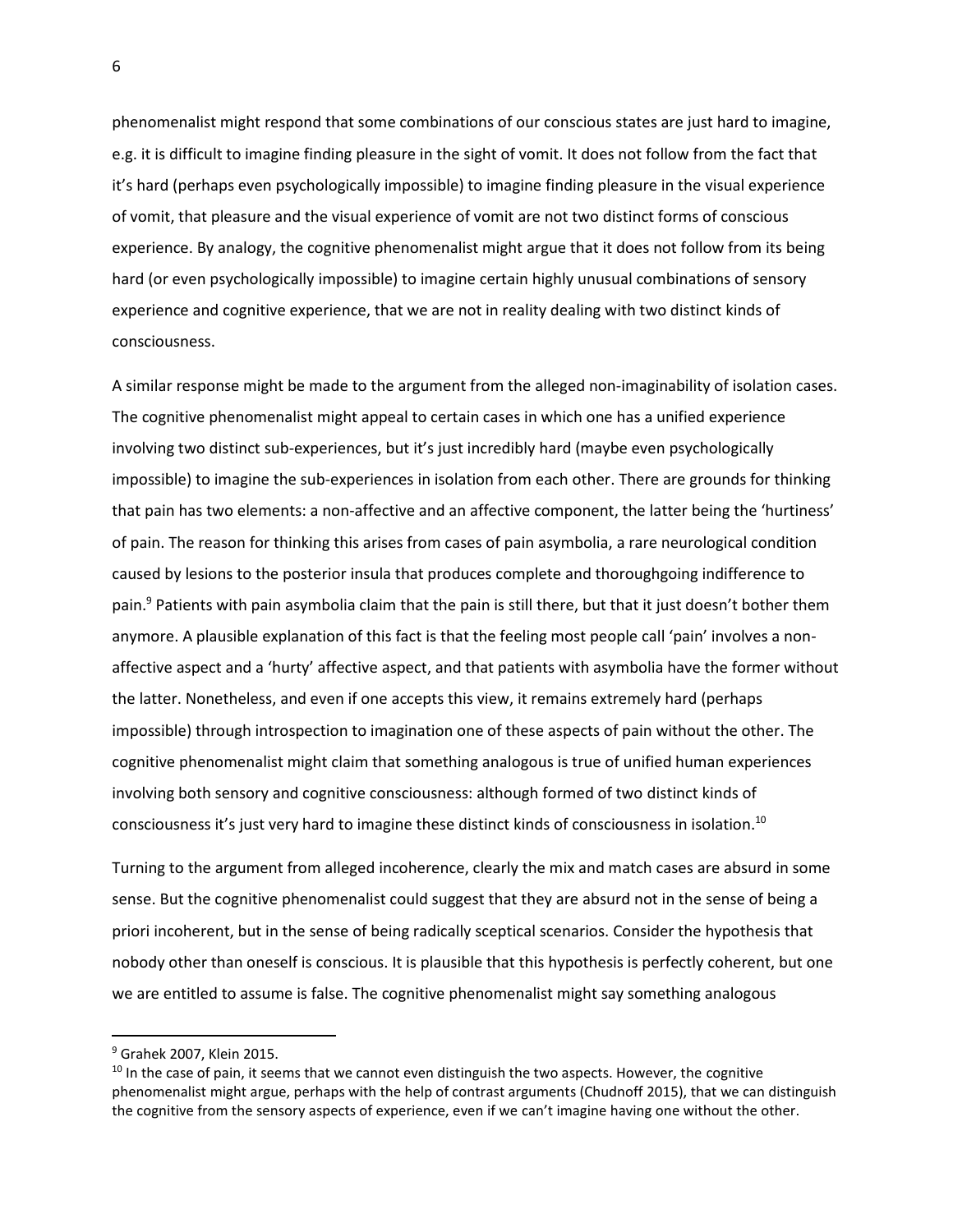concerning the scenarios of babies thinking complex mathematics: it is a coherent but nonetheless radically farfetched scenario. It is at least not obvious whether this or Pautz's account of the absurdity of the mix and match cases is to be preferred.

For what it's worth, many cognitive phenomenalists just don't share Pautz's intuitive reactions to his thought experiments, at least not to the separation cases. Horgan accepts the coherence and imaginability of sensory consciousness without cognitive consciousness, whilst Kriegel accepts the coherence and imaginability of disembodied thought.<sup>11</sup> Furthermore, they do not do so reluctantly, but as an intuitive starting point to argue for the existence of cognitive phenomenology or for phenomenal intentionality. Of course it is to be expected that one's opponent disagrees with one. But the aim of an argument is to present one's opponent with a bullet they feel at least a little uncomfortable with biting; whereas what Pautz sees as bullets to be bitten, his opponents see as candy to be relished.<sup>12</sup>

# (iv) The modal formulation of the cognitive fine-tuning problem

I want to suggest a different use of the mix and match cases. Arguments against cognitive phenomenalism which start from the intuition that mix and match cases are incoherent and/or unimaginable seem to me to have little dialectical force, for the reasons I gave in the last section. I propose an alternative way of using the mix and match cases to challenge cognitive phenomenalism: instead of trying to deny the (epistemic or metaphysical) possibility of the mix and match cases, we can present them as constituting an explanatory obligation for the cognitive phenomenalist. The challenge goes as follows: given that (according to your view) mix and match cases are possible, why (according to your view) aren't they actual?

I will try to illustrate this challenge with some of my own mix and match cases. Meet Inverted Ian. Inverted Ian has states of cognitive phenomenology which constitute a strong desire to have his body damaged and a strong desire not to have sex and eat burgers. However, Ian lives in a strange possible world, where the laws of nature endow his conscious states with peculiar causal powers. The state of cognitive phenomenology underlying his desire for bodily damage causes Ian to avoid having his body damaged, and the state of cognitive phenomenology underlying his aversion to sex and burgers causes

<sup>&</sup>lt;sup>11</sup> Horgan 2011. Kriegel MS.

<sup>&</sup>lt;sup>12</sup> Montague forthcoming also has a response to Pautz's modal independent argument. Montague's response would not help with the non-modal formulation of the cognitive fine-tuning problem (discussed below), as it does not provide us with an explanation of the fact that cognitive phenomenal states, sensory phenomenal states and functional states are matched together in ways that respect rational norms.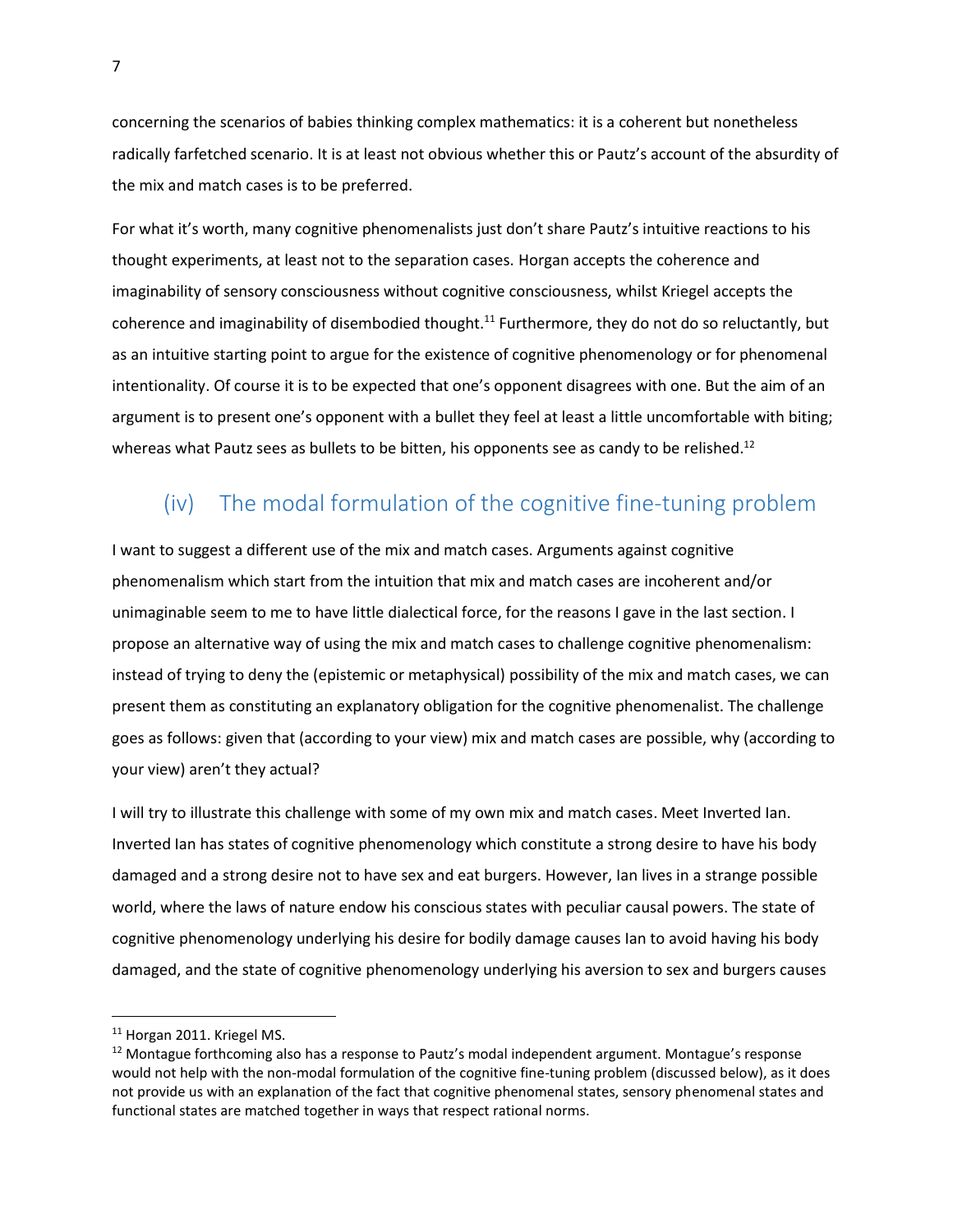him to seek out sex and burgers. The result is that Ian ends up behaving just like an ordinary human being with a healthy appetite for sex and burgers.

Inverted Ian is a deeply irrational creature. He displays *practical irrationality*: Ian pursues what he desires to avoid, and avoids what he desires to pursue. He also arguably displays *conative irrationality*: Ian desires what he has strong reason to avoid (pain and harm to himself), and desires to avoid what he has reason to pursue (pleasure).

Meet another of my imaginary friends: Dotty Dawkins. Dotty Dawkins is a functional duplicate of Richard Dawkins, and shares all of Dawkins' sensory conscious states. However, Dotty Dawkins differs from actual Dawkins in his cognitive phenomenology: whenever actual Dawkins has cognitive phenomenology that constitutes the belief that P, Dotty Dawkins has cognitive phenomenology that constitutes the belief that not P. Dotty Dawkins actually believes that God exists, but this belief never shows up in his behaviour. Dotty Dawkins believes that he has no hands, even though his daily sensory experiences testifies to the contrary.

Whilst Inverted Ian is marked by a kind of practical irrationality, Dotty Dawkins displays deep cognitive irrationality. His beliefs are not rationally guided by the evidence of his sensory experience, and are not expressed in his behaviour in a rationally appropriate way.

Through the contrast to my mix and match cases, we can appreciate the extent to which human beings are deeply rational creatures. Of course people display all sorts of irrationality, but this is upon a significant foundation of rationality. We can divide this rationality into (at least) three categories:

- *Practical rationality* People tend to satisfy their desires, in the light of their beliefs. Most historical explanations are reliant on this. Consider, for example, the following explanation for why a certain political party won an election: most people wanted the economy to improve and they believed that party X would improve the economy. This kind of explanation is dependent on the assumption that people tend to do what they want in the light of what they believe.
- *Theoretical rationality* People's beliefs are rationally guided by their sensory experiences. We are all familiar with cases of people believing against the evidence. But almost everybody believes what is rationally appropriate in the light of their immediate sensory experiences, e.g. when someone has an experience of a table in front of them, they tend to believe that there is a table in front of them (unless they believe that they are hallucinating, or know that they have taken LSD, etc.)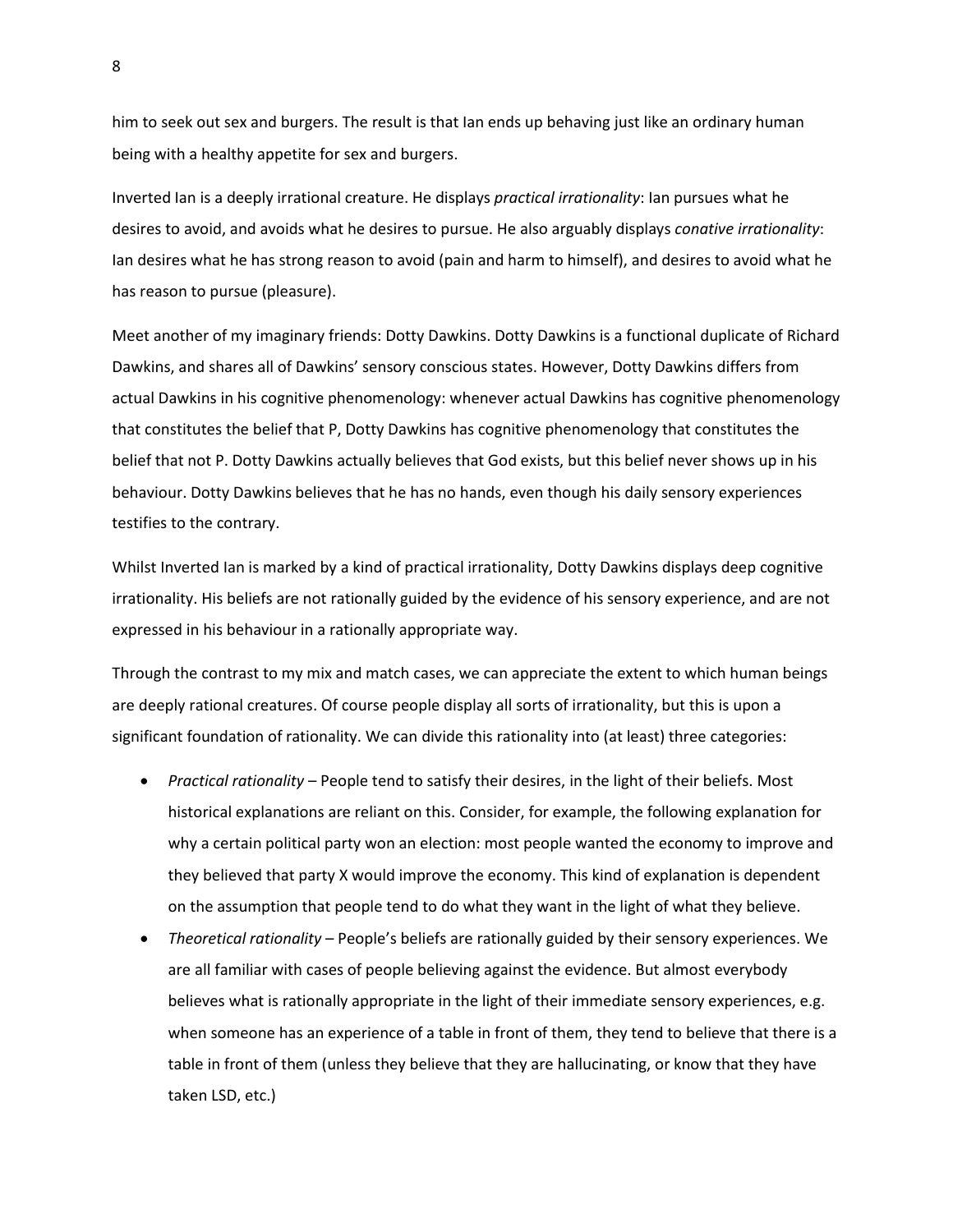*Conative rationality* – To a large extent, people desire things they have some reason to desire, e.g. pleasure and knowledge, and desire to avoid are things they have some reason to avoid, e.g. pain and self-harm. This is not to say that humans do not exhibit self-destructive desires and neurotic compulsions. And arguably many of the quite standard things humans aim for are basically irrational goals, e.g. fame or the desire to accumulate money for its own sake. Nonetheless, we seldom if ever find human beings who do not possess many conatively rational desires, and we don't tend to find humans with lives structured around some essentially pointless aim, e.g. counting blades of grass for its own sake.

Obviously much more could be said about the finer nuances of human rationality. My point here is simply to draw attention to the entirely uncontentious fact that humans exhibit significant rationality, albeit mixed with strong elements of irrationality.

Although uncontentious, this fact is, I want to suggest, hard for the cognitive phenomenalist to account for; this is the essence of the cognitive fine-tuning problem. I will begin with a modal formulation of the challenge. As we will see below, the essence of the challenge does not depend on this modal formulation, but it provides a vivid way of setting up the problem.

According to cognitive phenomenalism, thoughts (constituted of states of cognitive phenomenology), states of sensory consciousness and functional states, are all distinct properties of a human being. This seems to imply:

*Modal Implication* – Cognitive phenomenal states, sensory phenomenal states and functional states could be 'mixed and matched' in all sorts of ways that do not respect, and even systematically violate, rational norms, e.g. Inverted Ian and Dotty Dawkins are possible.

And because cognitive phenomenalism has this modal implication, it seems to follow that:

*The Cognitive Fine-Tuning Problem (modal formulation)* – The cognitive phenomenalist is obliged to give an explanation of why, of all the ways cognitive phenomenal states and sensory/functional states might have been matched, they tend to be matched in rationally appropriate ways.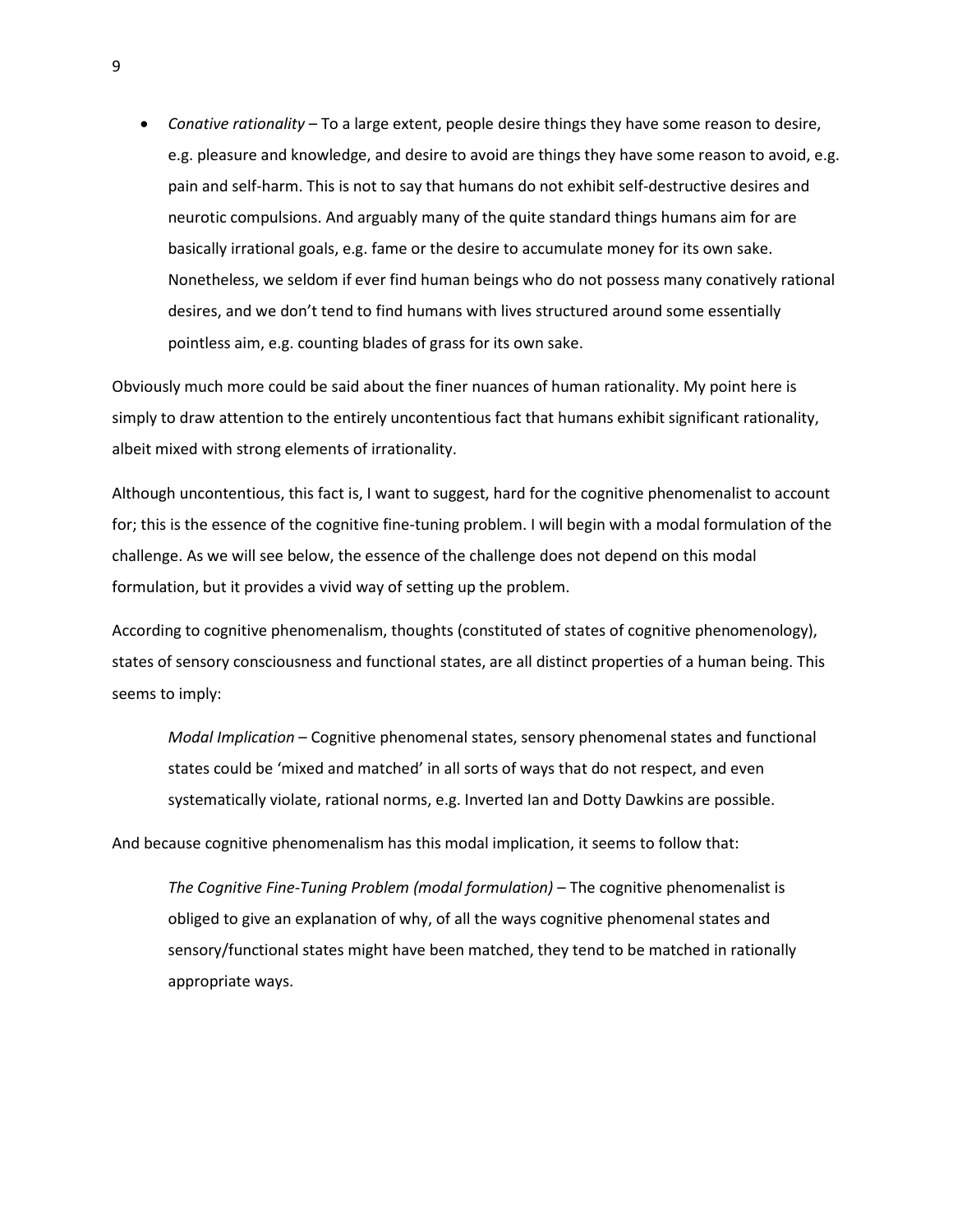As the name suggests, the problem (at least in this modal formulation) can be understood by analogy to the philosophical problems raised by the so-called 'fine-tuning' of the laws of nature.<sup>13</sup> The basic laws of physics (and the initial conditions of the universe) seem to be 'fine-tuned' for life in the sense that (i) the basic laws (and the initial conditions of the universe) are compatible with the eventual emergence of life, (ii) the intrinsic probability of laws (and initial conditions) compatible with the existence of life is extremely low, as life can occur only in possible worlds in which certain constants (in the fundamental laws and initial conditions) lie in an extremely narrow range. Many hold that (i) and (ii) lead to an explanatory obligation to explain why, of all the ways the laws of nature might have been, they turned out to be such as to be compatible with the emergence of life. Analogously, the Modal Implication of cognitive phenomenalism seems to lead to an explanatory obligation to explain why, of all the ways cognitive phenomenal states, sensory phenomenal states, and functional states might have been matched up, they tend to be matched up in ways that respect rational norms.

The analogy should not be interpreted too strictly. Many have argued that the alleged problem arising from the 'fine-tuning' of the laws of nature is in reality a pseudo-problem, emerging from a certain kind of selection bias. This is compatible with the cognitive fine-tuning problem being a genuine problem, or at least a genuine problem *assuming cognitive phenomenalism*. The analogy is only intended as a heuristic device.

There is, however, one important commonality between the two fine tuning arguments, and that is in both cases it is hard to see how biological natural selection could help with the problem. In the case of the traditional fine-tuning argument, biological natural selection cannot help as we are seeking an explanation of facts about the universe which preceded the emergence of biology: fundamental laws of nature and initial conditions of the universe.<sup>14</sup> The problem with using biological natural selection to help with the cognitive fine-tuning problem is slightly different. In this case, the difficulty is that any evolutionary account of the emergence of thought already assumes a solution to the cognitive finetuning problem. Consider an explanation of the fact that humans have a desire for food and sex, in terms of the fact that eating and copulating is beneficial to the survival of the organism and/or its species. Any such explanation implicitly assumes that humans will tend to respond in a rationally

 $13$  There is a great deal of literature on this topic. Swinburne (1979/2004, ch. 8) appeals to the fine-tuning of the universe to argue for the existence of God.

<sup>&</sup>lt;sup>14</sup> Smolin (1997) has defended a solution to the fine-tuning problem involving a principle of natural selection governing the birth of universes. Even here, however, we are not relying on *biological* evolution to solve the problem.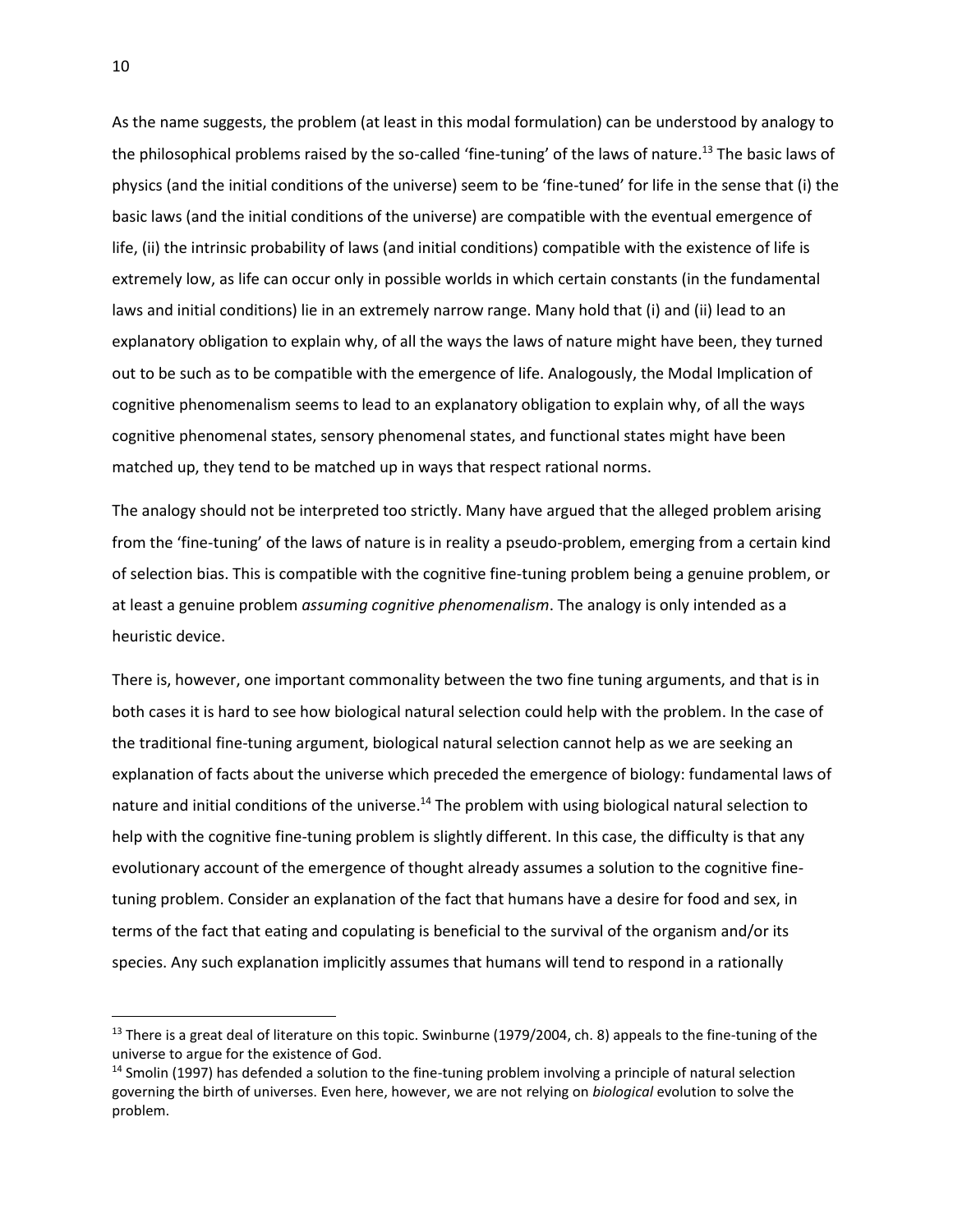appropriate way to the desire for food and sex, i.e. by trying to get those things. It is only given this assumption that the desires for food and sex are conducive to survival. But this is the very thing that the cognitive fine-tuning problem demands an explanation of. Similarly, an evolutionary explanation of why we have sensory experience in terms of its survival advantage implicitly assumes that our beliefs will be significantly rationally guided by our sensory experience. And this assumption is the very thing that the cognitive fine-tuning problem demands an explanation of.

To be clear: I'm not saying that there is anything wrong with standard evolutionary explanations of thought, e.g. of the fact that humans desire food and sex. It is arguably not the job of such evolutionary explanations to solve the philosophical problem of cognitive fine-tuning. Compare: evolutionary explanations also involve reference to individuals and their properties, but evolutionary biologists are not obliged to solve the philosophical problems raised by Bradley's regress that threaten the coherence of such notions.<sup>15</sup> And in any case, for many theories of thought the cognitive fine-tuning problem will simply not arise (in a moment we will explore a non-phenomenalist view for which this problem does not arise). The point is just that given that evolutionary explanations already assume that the functional states of an organism are (more or less) rationally appropriate relative to its thought content, and that its thought content is (more or less) rationally appropriate relative to its sensory consciousness. And for this reason evolutionary explanations cannot help with explaining this fact; or at least more would need to be said to show how they could.<sup>16</sup>

# (v) Necessary connections and a non-modal formulation of the problem

Faced with the problem outlined above, the cognitive phenomenalist might try to argue that, although cognitive phenomenal states, sensory phenomenal states, and functioning states are all *distinct* from each other, they are nonetheless *necessary connected* to each other in certain specific ways, such that mix and match cases are impossible. Call this the 'Necessary Connections Solution' to the modal formulation of the cognitive fine-tuning problem. More would need to be said. Cognitive

 $15$  The worry is rooted in Bradley's famous regress argument against the possibility of external relations (Bradley 1935: 643; van Inwagen 1993: 35–6).

<sup>&</sup>lt;sup>16</sup> The cognitive fine-tuning problem would arise for anyone who thinks that cognitive states are distinct from sensory states and from functional states, and so in a sense it is not dependent on a commitment to cognitive states being *phenomenal*. However, one is most likely to be driven to this view because one is a cognitive phenomenalist and a robust realist about consciousness (and as I explain in section VI cognitive phenomenalists have good reason to be robust realists about consciousness).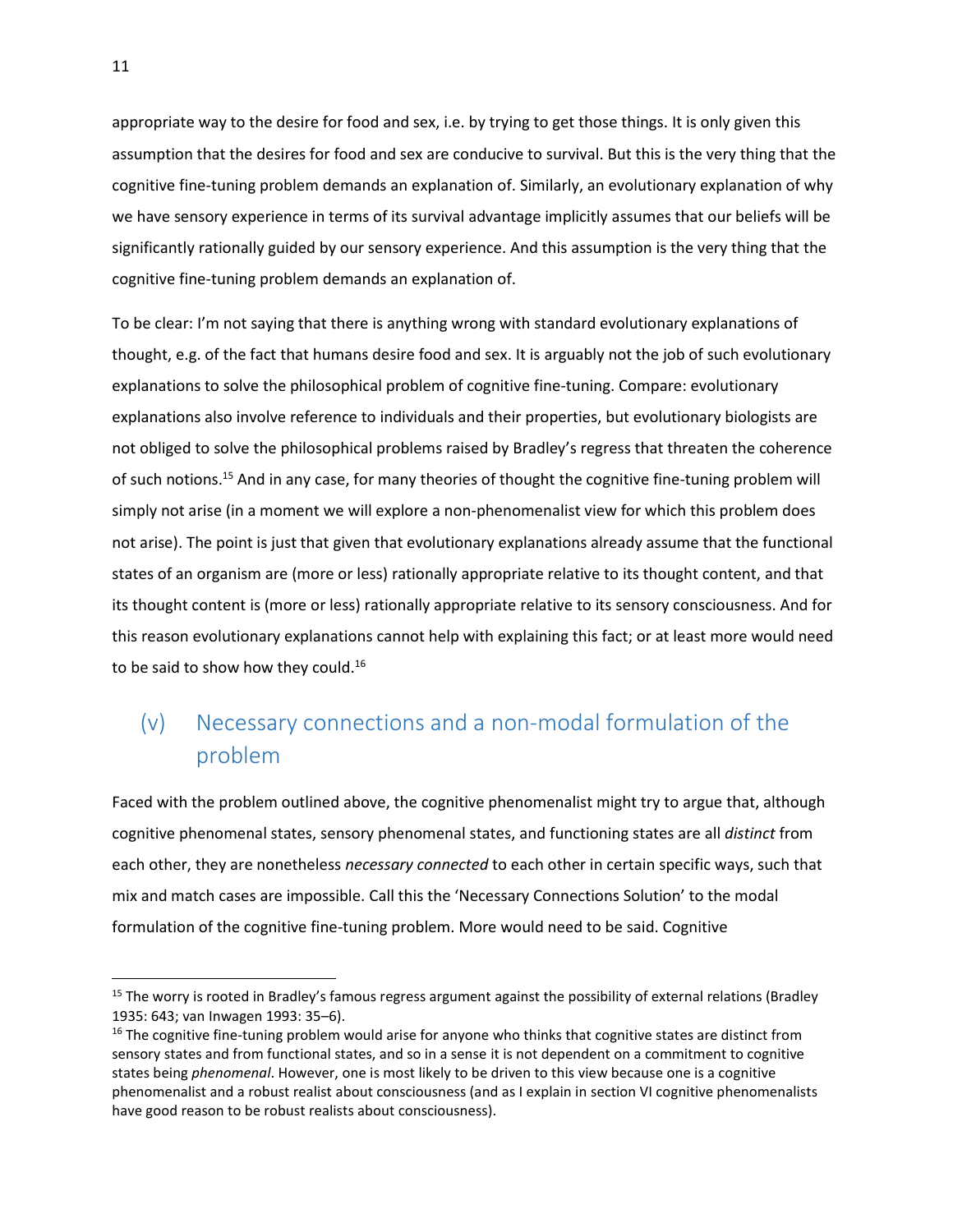phenomenalism seems to imply that these three kinds of state are distinct, which gives us *prima facie* reason to take them to be modally independent. However, there are various ways in which the Necessary Connections Solution might be developed.

One option is to adopt the 'powerful qualities' thesis, associated with John Heil and C. B. Martin, according to which categorical states are identical with causal powers.<sup>17</sup> The robust realist component of robust cognitive phenomenalism is defined in opposition to functionalism about consciousness. However, as I emphasized in footnote 6 when defining robust cognitive phenomenalism, the 'functionalism' in question is best understood as the thesis that facts about consciousness are grounded in *pure functional facts*, i.e. facts which can be wholly grasped in causal terms (together perhaps with terms referring to sensory inputs and behavioural outputs). This kind of functionalism is to be distinguished from the powerful qualities view; according to the latter view properties have an irreducibly categorical nature, it's just that each categorical nature is identical with a certain kind of causal power.

By adopting this view, the robust cognitive phenomenal might hold that, although each state of cognitive phenomenology has a fully categorical nature (in line with robust realism), that fully categorical nature essentially grounds a functional state. This would rule out the possibility of cognitive phenomenal states and functional 'floating free' from each other*. Ex hypothesi* Inverted Ian has the cognitive states that an actual human could have – the cognitive phenomenology which constitutes desiring bodily damage and desiring to avoid sex and burger consumption – but in him those states have very different causal powers than they would in an actual human being – in Ian they lead to avoidance of bodily damage and the seeking out of sex and burgers. If states of cognitive phenomenology are identical with their causal powers, then this is impossible.

Another possibility is that the cognitive phenomenalist might make sense of the necessary connections solution by adopting a form of holism. Elijah Chudnoff has explored this option, specifically as a response to Pautz's argument.<sup>18</sup> Chudnoff defines 'phenomenal holism' as the view that partial phenomenal states depend on the total phenomenal state to which they belong; so, for example, the anxiety I am currently feeling depends for its specific character on the entire conscious experience with which it co-exists: my current visual, auditory, tactile, experiences, my whole emotional state, etc.

 $17$  Martin 2007 and in Armstrong et al 1996, Martin & Heil 1998, Heil 2003, 2012, Strawson 2008.

<sup>18</sup> Chudnoff 2015, chapter 5.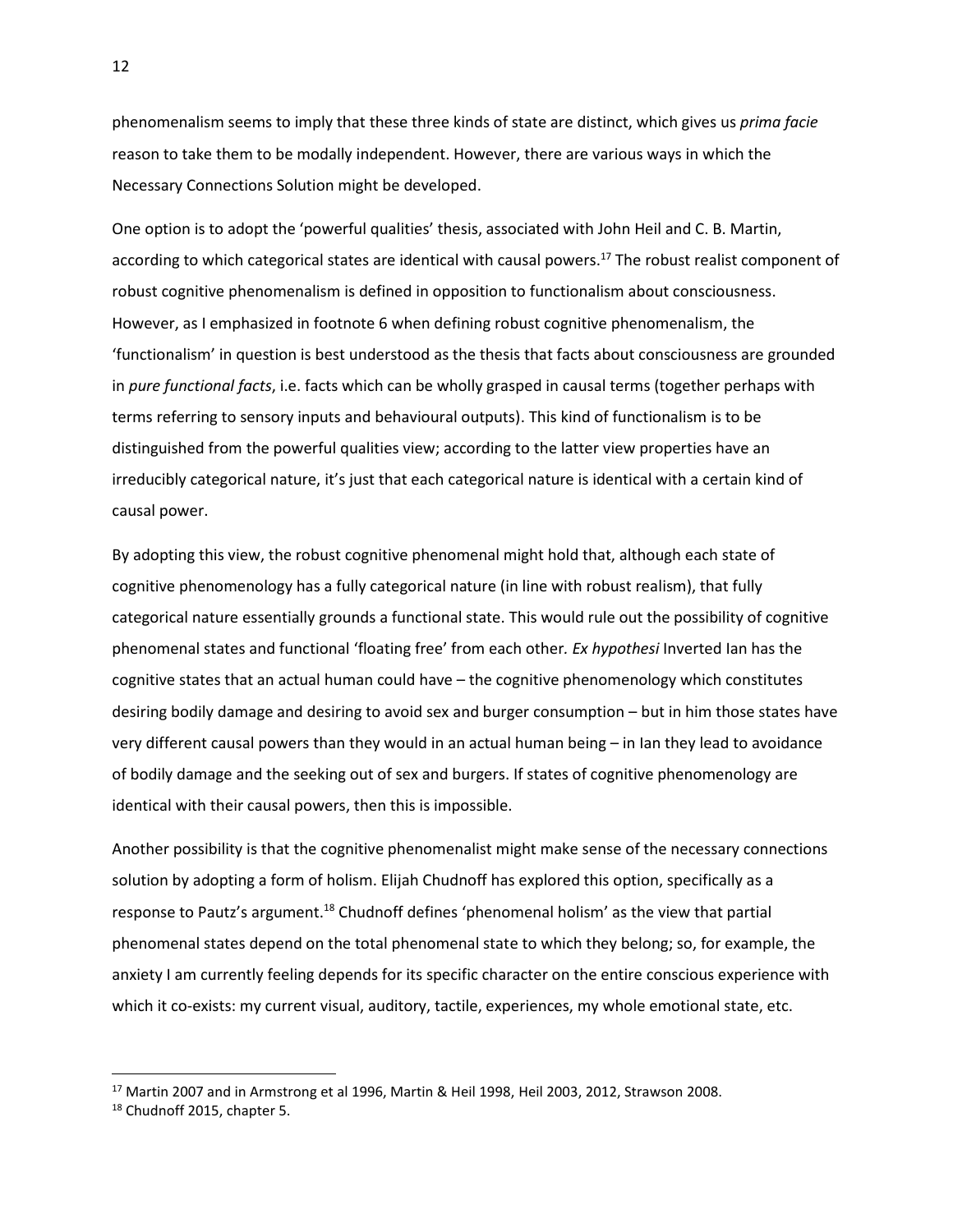If phenomenal holism is true, and if actual states of sensory phenomenology always go along with states of cognitive phenomenology and vice versa, it follows that isolation cases are impossible, at least isolation cases involving actual states of cognitive and sensory phenomenology. To see this, consider one of my sensory states S. According to phenomenal holism, S is dependent on my entire current conscious experience E, which we are assuming contains at least one state of cognitive phenomenology C. Given that S is dependent on E, S cannot exist without E; and whenever E exists, C exists as part of it. Hence, there is no possible conscious experience involving S but not C. The possibility of (actual) sensory consciousness without cognitive consciousness is ruled out (the same form of argument could be used to rule out cognitive consciousness without sensory consciousness). Indeed, given phenomenal holism, for any state of cognitive phenomenology C and any state of sensory consciousness S, if C is actually coexperienced with S, then C cannot exist without S (and vice versa).

These claims would need to be articulated and defended in more detail, but there is the potential here for a plausible response to the modal formulation of the cognitive fine-tuning problem. And if the Necessary Connections Solution is plausible, then this spells further trouble for Pautz's Modal Independence Argument, as it provides a way for the cognitive phenomenalist to agree with Pautz that his mix and match cases are impossible whilst maintaining cognitive phenomenalism. However, even if these do allow the cognitive phenomenalist to respond to the modal formulation of the cognitive finetuning problem, the essential problem is not removed. For even if there are necessary connections between cognitive phenomenal states, sensory phenomenal states and functional states, we still require an explanation as to why those necessary connections respect rational norms.

Let me develop this claim through in relation to each of the above strategies for making sense of the Necessary Connections Solution. Firstly, consider the powerful qualities view. Proponents of this view advocate an identity between categorical properties and causal powers, but they still allow a conceptual distinction between these two ways of thinking about properties. In other words, for any given property, we can think of it *qua* categorical property or *qua* causal power. It is this that makes the distinction between the powerful qualities view and a 'pure powers view'; according to the latter there is nothing more to the nature of the property that what can be grasped in causal terms.

Now suppose there is an identity between the state of cognitive phenomenology which constitutes a desire to eat burgers and a causal power which leads an individual to try to eat burgers. To conceive of the state *qua* state of cognitive phenomenology would be to conceive of it in terms of what it's like to have it, which is also to conceive of it in terms of its phenomenally constituted thought content, i.e. as a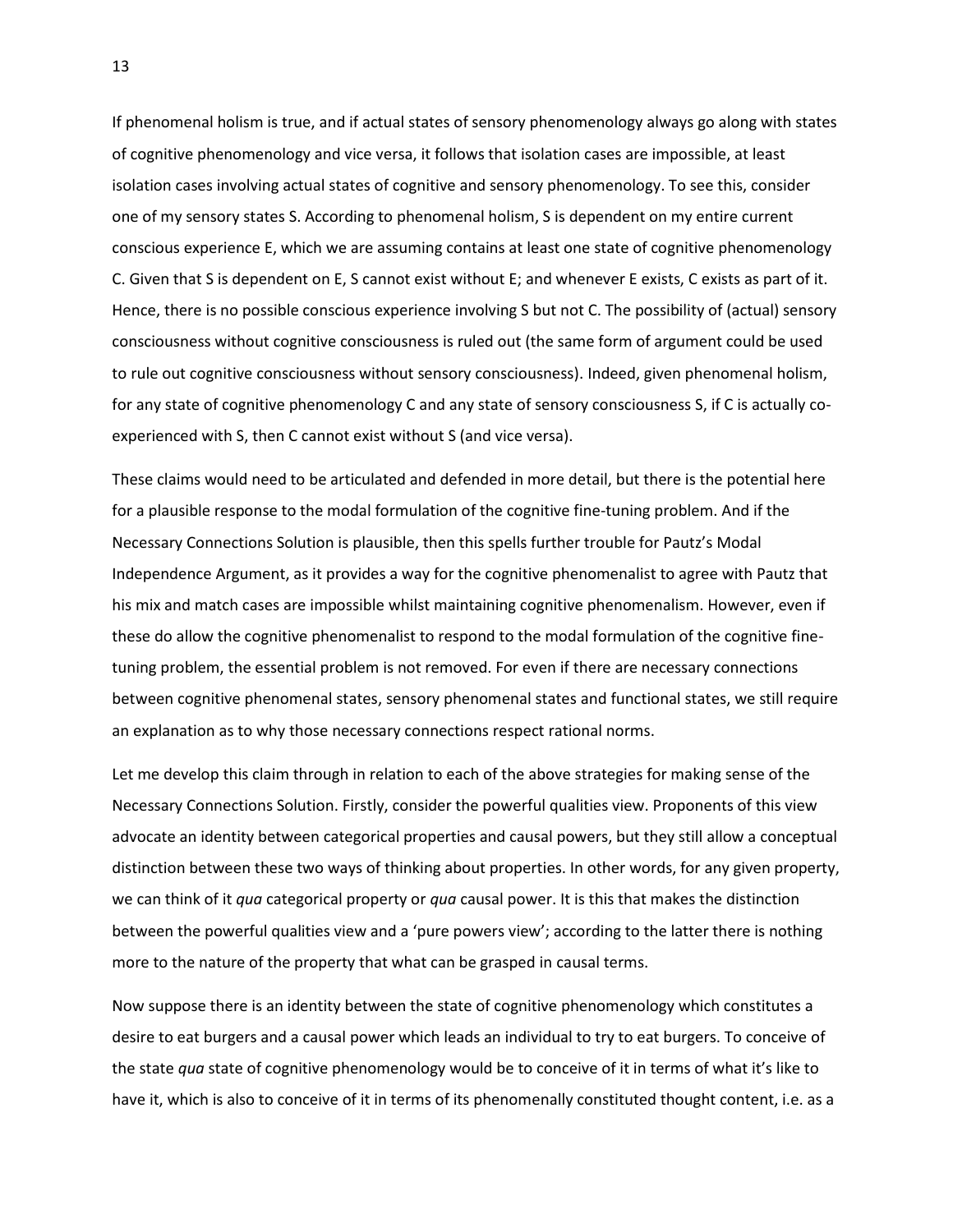desire to avoid eating burgers. To conceive of that state *qua* causal power would be to conceive of it in terms of what it does, i.e. (very roughly) to conceive of it as a state that causes the individual to seek burgers. For an analytic functionalist, descriptions of these states will be analytically equivalent: for an individual to desire burgers just is for her to instantiate some complex functional state. But for a robust realist adopting the powerful qualities view, the two descriptions are a priori distinct: the former description picks out an intrinsic state of thought-constituting phenomenal character, whilst the latter description picks out that same state in terms of what it essentially does.

There is still something that needs explaining here. There is a normatively appropriate match between the phenomenally-constituted content of the state (which we apprehend when conceiving of it in terms of what it's like), and the behavioural effects of the state (which we apprehend when conceiving of it *qua* dispositional state). It is rationally appropriate for a cognitive state with the content of being a desire for burgers to be matched with a dispositional state of seeking out burgers; it is incumbent on the powerful qualityist robust cognitive phenomenalist to explain the fact that there is a rationally appropriate match between these two ways of describing the state. For the reductive functionalist, there is no question: to desire burgers just is (roughly) to be in a functional state of seeking out burgers. But for the powerful qualityist cognitive phenomenalist to desire burgers is to have an intrinsic state of with a certain phenomenal character. That intrinsic state of cognitive phenomenology has certain causal powers essentially, but the question still remains: why is it that those essential causal powers fit with the content constituted by the intrinsic phenomenal character, in a way that respects norms of practical rationality?

As Thomas Nagel points out:

Explanation, unlike causation, is not just of an event, but of an event under a description. An explanation must show why it was likely that an event *of that type* occurred. We may know the causes of several members of a family in near succession, but that will not explain why several members of that family died, as such, unless there is some relation among the causes of the individual deaths that makes it antecedently likely that they would strike the group – such as a vendetta or a genetic disease.<sup>19</sup>

The powerful qualityist robust cognitive phenomenalist owes us an explanation of why an event falling under a certain phenomenal description is appropriately matched to an event falling under a certain

<sup>19</sup> Nagel 2012: 47.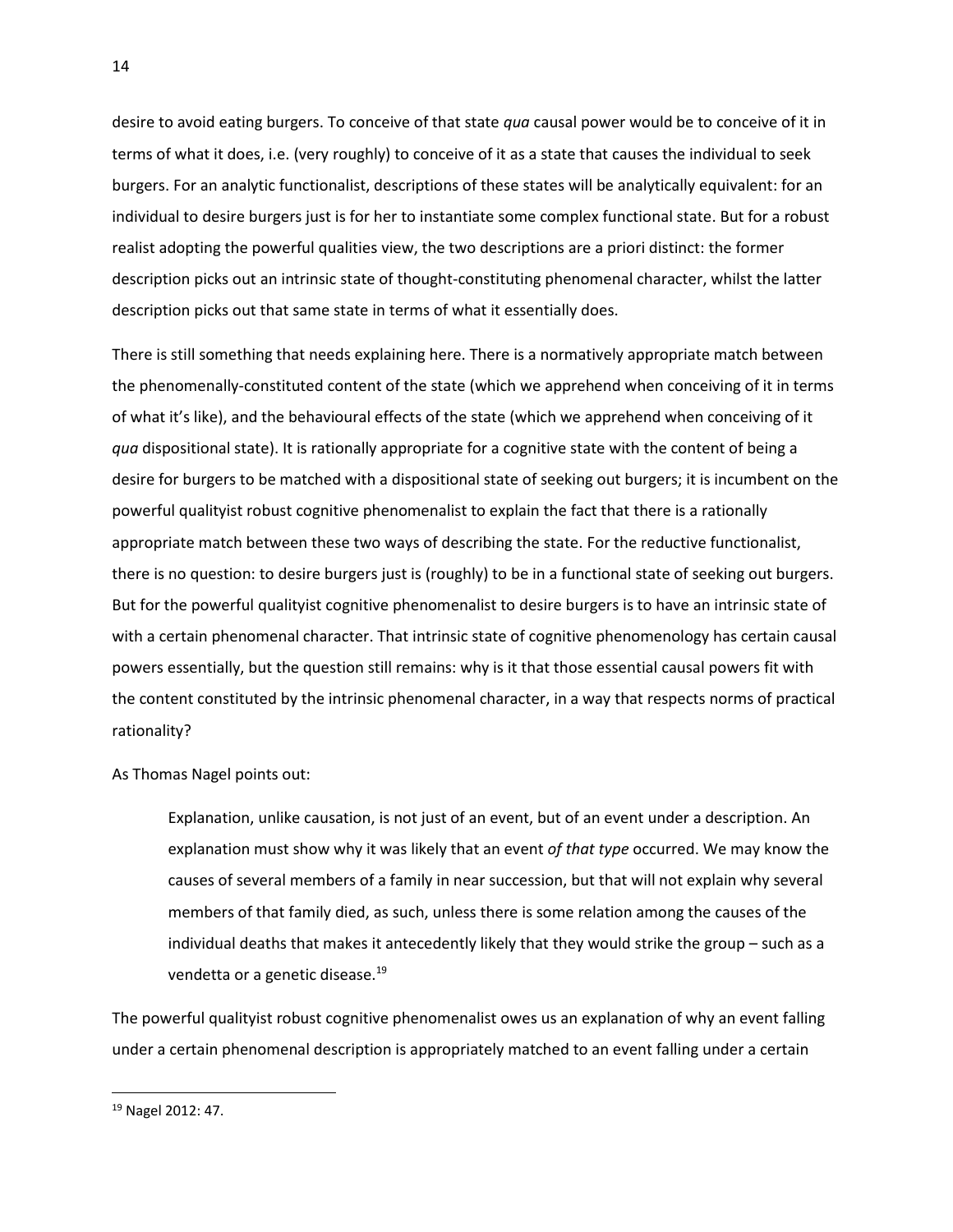causal description. Of course, if the view is true, then these two descriptions are necessarily coextensive. And if we knew for certain that powerful qualityist cognitive phenomenalism was true, then we may just have to accept the rationally appropriate match as an unexplained fluke. But I take it that (like any other philosophical view) we don't know for certain that powerful qualityist cognitive phenomenalism is true; and if the view ends up entailing that the rationally appropriate match between these two descriptions of cognitively conscious states is an unexplained fluke, then this fact strongly counts against its truth.

Turn now to the phenomenal holist form of the Necessary Connections Solution. This gives us an account of why actual states of sensory phenomenology cannot float free of actual states of cognitive phenomenology: if the state of cognitive phenomenology C that realizes my belief that there is a table in front of me depends on my whole current experience E, and E essentially involves a sensory experience of a table S, it follows that C and S cannot exist without each other. But this does not in itself explain why my states of cognitive phenomenology and my sensory phenomenology are necessarily connected *in such a way as to respect rational norms*, as is exhibited for example by the rationally appropriate match of C with S.

Here's another way of putting the point against both of these forms of the Necessary Connections Solution. My demand in this paper is for an explanation of why allegedly distinct states – cognitive phenomenal states, sensory phenomenal states and functional states – are matched together in rationally appropriate ways. To say 'They just are' isn't a good answer; but to say 'They just are necessarily' isn't a good answer either.

This demand for explanation is not unreasonable, as can be seen from the fact that it is a demand that standard non-phenomenalist (or semi-phenomenalist) accounts of thought can answer. After raising challenges to cognitive phenomenalism, Pautz goes on to contrast the view with the form of a priori functionalism defended by David Lewis.<sup>20</sup> Lewis combines functionalism with interpretationalism, to form the view that: for an individual I to have a thought with content P is for it to be part of the best interpretation of I that she has P, where 'best interpretations' are constrained by norms of rationality. The norms of rationality include a *behaviour rationalization principle*, according to which all things being equal an individual tends to have beliefs and desires that makes her behaviour largely rational. To take an example pertinent to our current concerns: if it is part of the best interpretation of John's behaviour

<sup>&</sup>lt;sup>20</sup> Pautz 2013: section 4. He builds on Lewis 1974.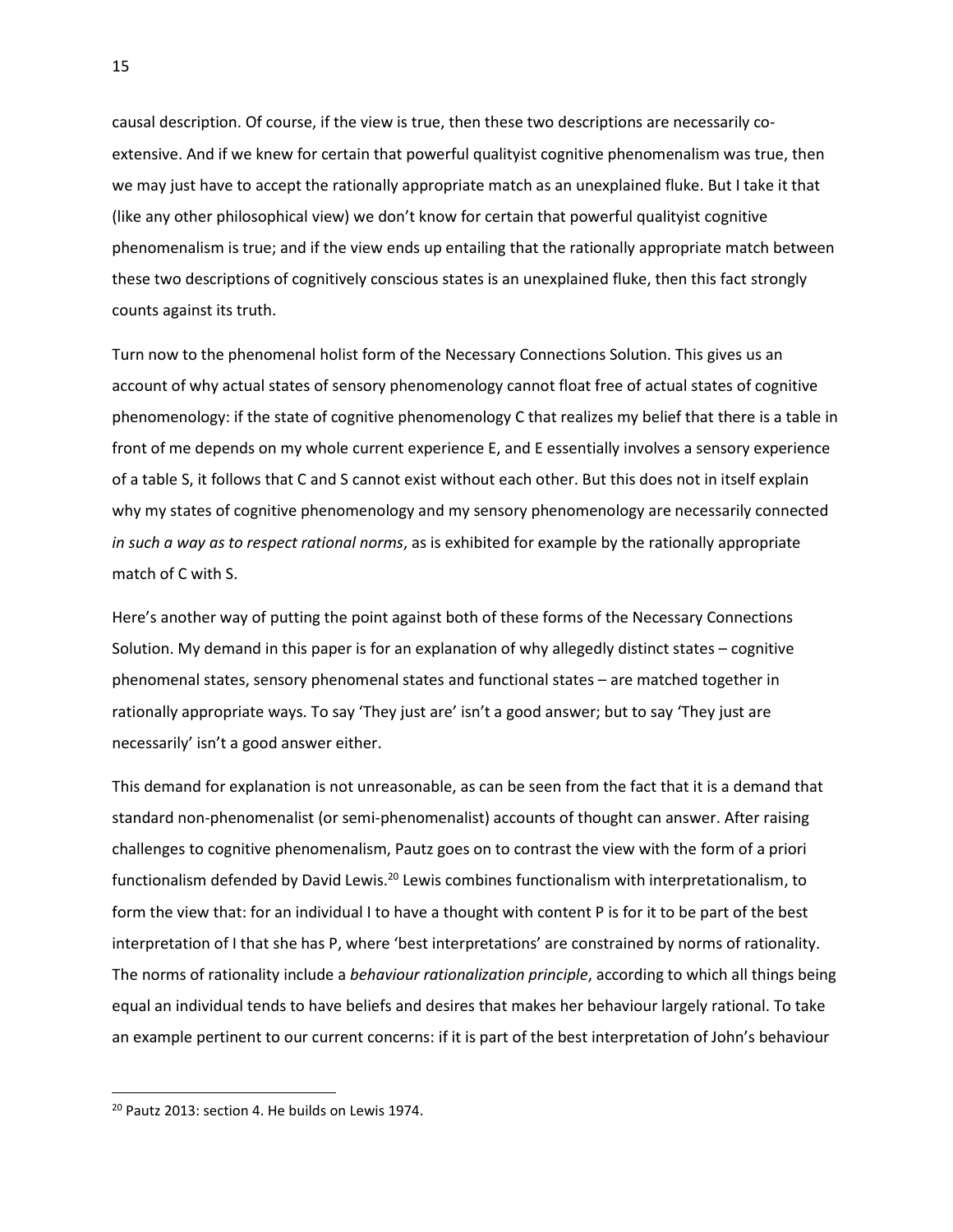that he desires burgers – because, for example, he eats a lot of burgers – then it is thereby the case that John desires burgers. By bringing rational norms into the analysis of thought, Lewis's a priori functionalism explains why thought and rational behaviour are matched together in such a way as to respect rational norms: all it is for John to desire burgers is for it to be part of the (rational-principlerespecting) best interpretation of his behaviour that he desires burgers.

In the final part of his paper, Pautz outlines a form of a priori functionalism which embraces elements of the Phenomenal Intentionality Research Program; a view he calls 'phenomenal functionalism.' On this view both facts about sensory consciousness and facts about behavioural functioning are included in the facts relevant to the best interpretation. Lewis's functionalism includes a *principle of charity* in the norms of interpretation, such that all things being equal an individual's beliefs are objectively reasonable givens one's history of sensory experiences and evidence. Pautz argues that there is a lack of clarity in Lewis's view as to what 'evidence' amounts to, and he tries to plug this gap by understanding evidence as sensory consciousness, which he takes to be richly intentional. On the resulting view, for Sarah to have the belief that there is a table in front of her is for it to be the case that the (rational-principlerespecting) best interpretation of her sensory states and behavioural states ascribes to her the belief that there is a table in front of her. This has the potential to explain the appropriate match between Sarah's sensory state of seeing a table in front of her and her belief that there is a table in front of her: the norms of rationality involved in the analysis of thought favour such appropriate matches.

The problem for the robust cognitive phenomenalism is that, given that thought is constituted by phenomenology, it's hard to see how rational norms could be involved in the analysis of thought. And if rational norms do not come into the analysis of thought – into what it is to have thought – then it's somewhat mysterious why thoughts tend to respect rational norms in their relationships with sensory states and functional states.<sup>21</sup> This creates a demand for explanation, a demand which remains even if these relationships are necessary rather than contingent. Thus, the modal assumption involved in the modal formulation of the cognitive fine-tuning problem can be dropped, leading to a non-modal formulation of the problem:

*The Cognitive Fine-Tuning Problem (non-modal formulation)* – The cognitive phenomenalist is obliged to give an explanation of why cognitive phenomenal states, sensory phenomenal states, and functional states tend to be matched in rationally appropriate ways.

<sup>&</sup>lt;sup>21</sup> See Rosen 2010 for more detail on the notion of metaphysics analysis I am working with here.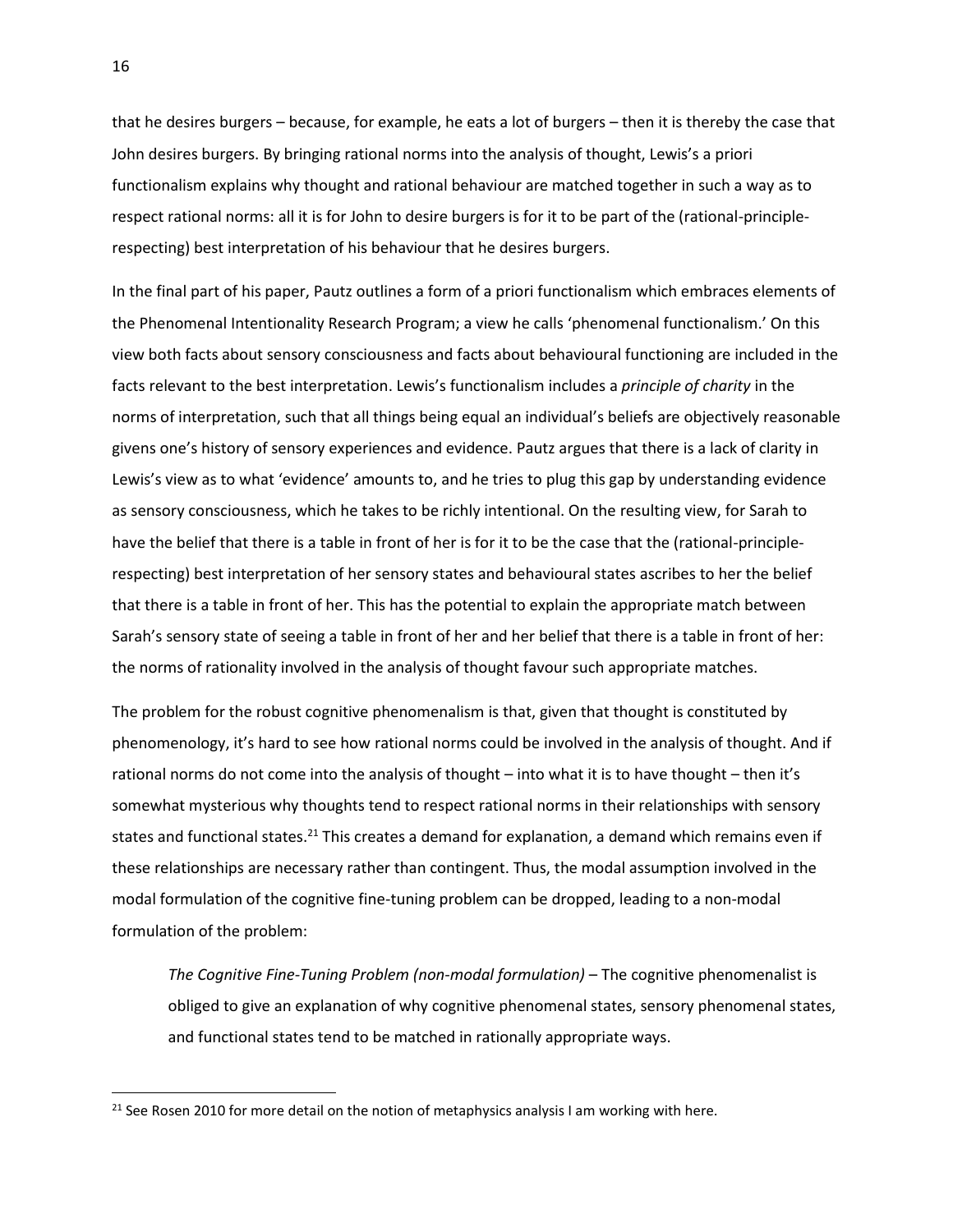## (vi) Non-robust solutions

How could the cognitive phenomenalist solve, or circumnavigate the cognitive fine-tuning problem? One option is to deny or dilute some of the commitments of robust cognitive phenomenalism. To remind ourselves, the commitments are as follows:

- (A) Thoughts are identical with, or constituted of, states of cognitive phenomenology,
- (B) *Robust Realism about Consciousness* Facts about consciousness are not grounded in functionalism facts.

There are two ways of denying (A). One option is to deny the existence of cognitive phenomenology, whilst nonetheless holding that thought is grounded in consciousness. This may remove part of the problem: if there is no such thing as cognitive phenomenology, then perhaps there is no longer an obligation to explain the supposed rationally appropriate matchings of cognitive phenomenology with sensory phenomenology.<sup>22</sup> However, if the states of consciousness underlying thought are distinct from functional states, we may still be left with a difficulty explaining rationally appropriate matchings between cognitive states and functional states. A more radical way of denying (A) is to hold that the grounding of thought has nothing to do with consciousness. Depending on the details of the alternative view of the grounding of thought, this has the potential to remove to problem altogether. We saw above how certain forms of a priori functionalism can explain cognitive fine-tuning by bringing constitutive principles of rationality into the analysis of what it is to have thought. However, this more radical denial of (A) gives up on the whole project of trying to explaining thought in terms of consciousness. If the cognitive fine-tuning problem rules out this project, then that is a significant conclusion.

In between the view that thought is entirely grounded in consciousness, and the view that the grounding of thought has nothing to do with consciousness, is Pautz's view – phenomenal functionalism – according to which thought is grounded in facts about sensory consciousness in conjunction with functional facts. I have in this paper no objections to this view, but it is itself a significant rowing back

<sup>&</sup>lt;sup>22</sup> Whether even this problem goes away will depend on the details of the view. There could still be a need to explain the rationally appropriate matchings between those states of sensory phenomenology which ground cognition and those which don't.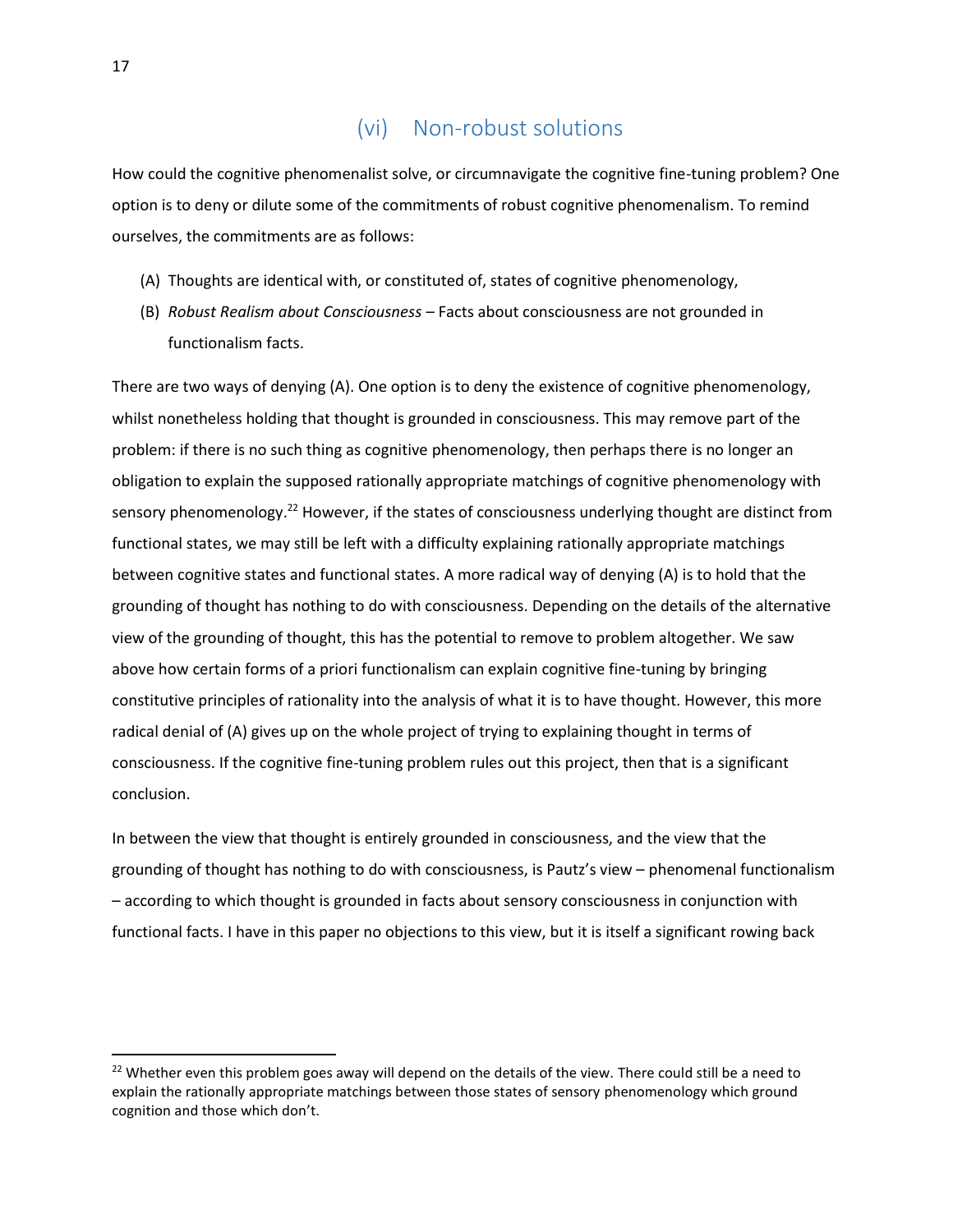from the project of explain all mental representation in terms of consciousness.<sup>23</sup> Again, it is dialectically significant if the cognitive fine-tuning problem forces us to this position.

The cognitive phenomenalist might try to avoid the cognitive fine-tuning problem by accepting (A) but denying (B). Thus, she might hold that thought is grounded in cognitive consciousness, but that at a more fundamental level facts about cognitive consciousness are grounded in functional facts. Once we bring in this more fundamental grounding relationship, the rational connections between cognitive phenomenal states and functional states might be explained in terms of functional analyses of states of cognitive phenomenology, leading to a solution to (or avoidance of) the cognitive fine-tuning problem resembling that of the a priori functionalist discussed above.

This strategy preserves the letter of cognitive phenomenalism – thought is accounted for in terms of a distinctive kind of cognitive consciousness – but the reduction of consciousness undermines its spirit. Recall that the Phenomenal Intentionality Research Program (PIRP), of which cognitive phenomenalism is one aspect, is put forward as a bold new approach with avoids many of the difficulties facing nonphenomenalist rivals. Many proponents of PIRP have pressed challenges to causal accounts of representation, e.g. the disjunction problem and the problem of accounting for determinate content, and then used this as the basis for a defence of PIRP.<sup>24</sup> As they see it, PIRP is to be preferred on the grounds that it avoids these difficulties which plague causal theories of representation. But if we explain representation in terms of consciousness, but then explain consciousness in terms of functional facts, then the problems proponents of PIRP point to for causal accounts are going to re-emerge at this more fundamental level, and the digression via consciousness will have achieved nothing. This is why a commitment to robust realism about consciousness goes naturally with cognitive phenomenalism; without it PIRP loses many of its alleged advantages over rival theories of mental representation.

None of this is decisive, but it gives the cognitive phenomenalist reason to want to hold onto the commitments of robust cognitive phenomenalism. At the very least we can say that it is dialectically significant if the cognitive fine-tuning problem forces the robust cognitive phenomenalist to drop some

 $23$  Even when we take into account the two standard qualifications to PIRP discussed in footnote 5, Pautz's view is still a significant rowing back from the aims of PIRP as they are standardly understood.

<sup>&</sup>lt;sup>24</sup> Mendelovici & Bourget 2014 argue for PIRP on the basis that it avoids the disjunction problem that plagues tracking theories. Horgan & Tienson 2002, Strawson 2008, Horgan & Graham 2012 all argue that functional facts can't secure determinate content; and that a commitment to phenomenal intentionality is needed for this.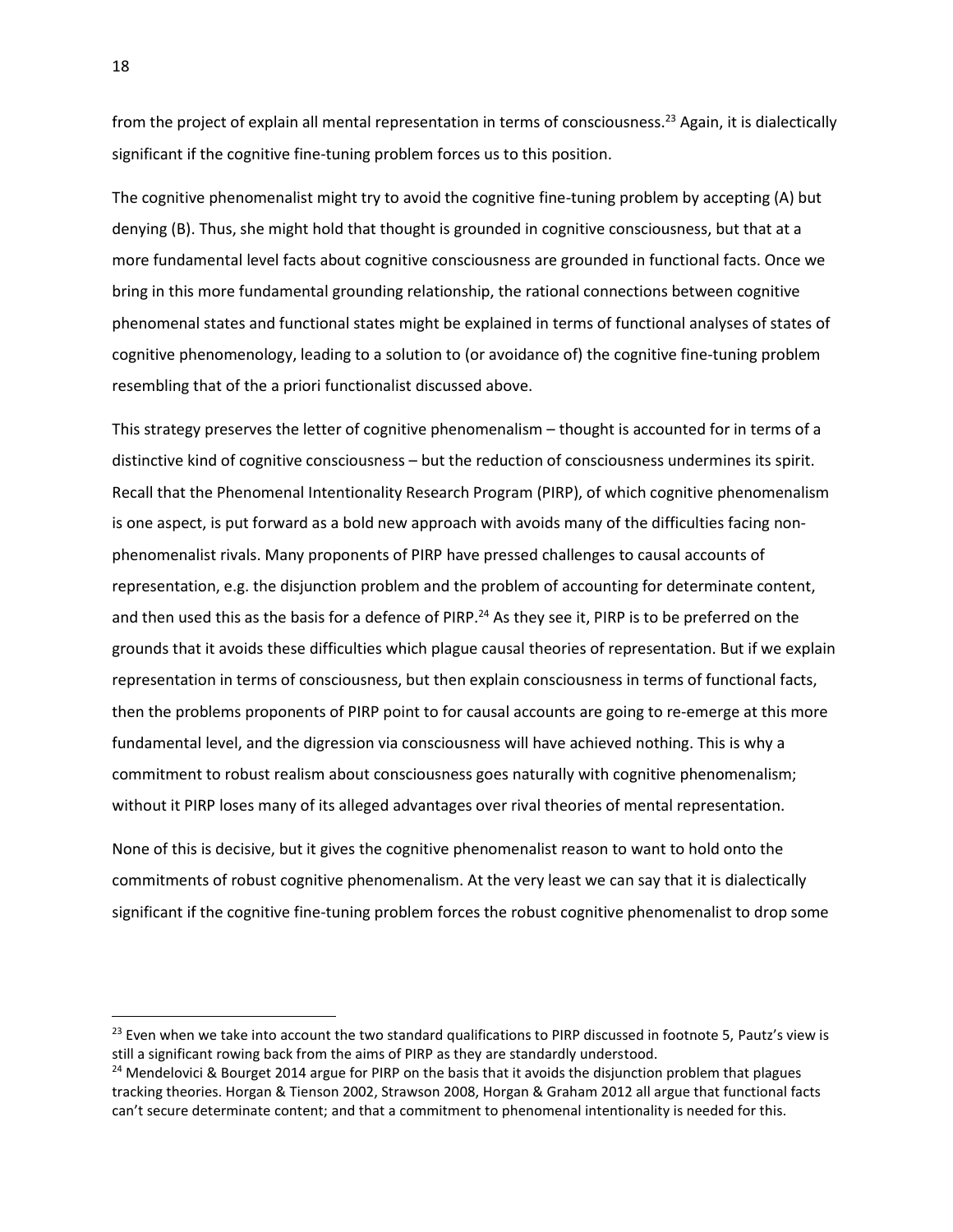of these commitments. Thus, we have reason to examine the prospects for a solution to the cognitive fine-tuning problem consistent with the commitments of robust cognitive phenomenalism.

# (vii) Robust Solutions

How might the cognitive fine-tuning problem be solved without giving up any of the commitments of robust cognitive phenomenalism? The only options I can think of are ones that are wildly at odds with naturalism about the mind.<sup>25</sup> Here are a few possibilities.

#### Option 1: Divine intervention or pre-established harmony

One proposed solution to the standard fine-tuning problem is intelligent design. If the universe was brought into existence by an intelligent being who wanted to bring about life, then we arguably have an explanation of why the laws and initial conditions of the universe are exactly as they need to be for there to be life: the intelligent creator made them that way in order to allow for the possibility of life. Analogously, the robust cognitive phenomenalist might explain the cognitive fine-tuning in terms of the action of God to ensure an appropriate match between cognitive phenomenology and sensory/functional facts.

This might be done either by constant intervention: e.g. God sees that Dawkins' functional states are suited to atheism, and so ensures that Dawkins has cognitive phenomenology to ground belief that God doesn't exist, e.g. God sees that Ian has a cognitive phenomenological desire to avoid burgers, and so ensures that the causal powers of that state lead him to avoid burgers. Alternately, it might be proposed that God has set up parallel deterministic systems of mental and physical in such a way that, despite there being no interaction between the two, they will inevitably run in harmony, i.e. cognitive phenomenal states, sensory phenomenal states and functional states will always be matched in a way that reflects rational norms. In either case we explain the appropriate matches in terms of God's desire to create rational creatures.

 $\overline{a}$ 

<sup>&</sup>lt;sup>25</sup> What is naturalism? I am attracted to Gideon Rosen's (201: 111) definition, 'The naturalist's fundamental thought is that certain peculiar aspects of our world—the human world—are not among the fundamental features of reality. Human beings think; most of nature doesn't. Human beings are governed by norms; most of nature isn't. These (more or less) distinctively human aspects of reality may be genuine; but according to the naturalist, they are not fundamental.' Even without a specific definition, it seems clear that the robust solutions considered here are inconsistent with most understandings of what metaphysical naturalism amounts to.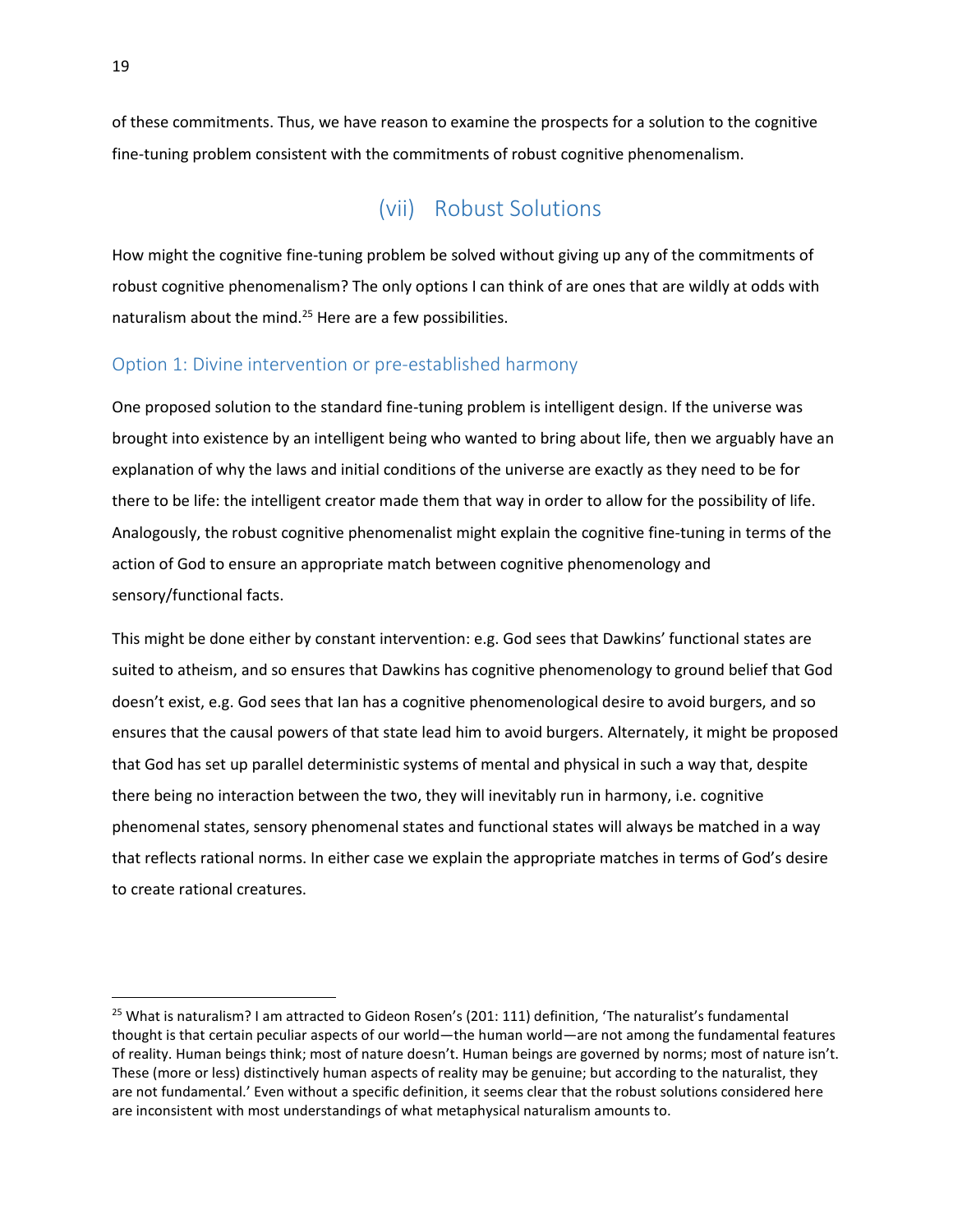This explanation of course bears the ontological cost of a commitment to God. And in the case of constant divine intervention, there is also arguably an inelegance in the postulation of a 'micromanaging' deity.

#### Option 2: Value-Involving Laws

Are there atheistic solutions to the cognitive fine-tuning problem? Thomas Nagel has recently expressed sympathy for the possibility that teleological laws might explain the emergence of life, consciousness, and rationality. The essential characteristic of teleological laws, for Nagel, is there being *temporarily historical* in their operation:

The laws of physics are all equations specifying universal relations that hold at every time and place among mathematically specifiable quantities life force, mass, charge, distance, and velocity. In a non-teleological system the explanation of any temporally extended process has to consist in the explanation, by reference to those laws, of how each state of the universe evolved from its immediate predecessor. Teleology, by contrast, would admit irreducible principles governing temporally extended development.<sup>26</sup>

Two conditions must be satisfied in order for there to be teleological laws of this kind:

- 1. The non-teleological laws are non-deterministic.
- 2. The teleological laws make it the case that: of the possibilities left open by the non-teleological laws, those possibilities which constitute progress towards the 'ends' of the teleological laws are significantly more likely than those that don't. As Nagel puts it, 'Teleological laws would assign higher probability to steps on paths in state space that have a higher 'velocity' towards certain outcomes.'<sup>27</sup>

It is not obvious that teleological laws need be value-involving, as the ends 'aimed at' by the laws might not be of value. But the teleological laws favoured by Nagel are value-involving, in so far as the goals are defined in terms of are irreducibly normative, e.g. the goal of rationality.

In order to solve the cognitive fine-tuning problem, the cognitive phenomenalist may postulate a basic law stipulating that conscious physical systems instantiate the most rationally appropriate cognitive

<sup>26</sup> Nagel 2012: 92.

 $27$  Nagel 2012: 93. This terminology is from Nolan and Hawthorne's (2006) detailed account of what it would be for there to be teleological laws.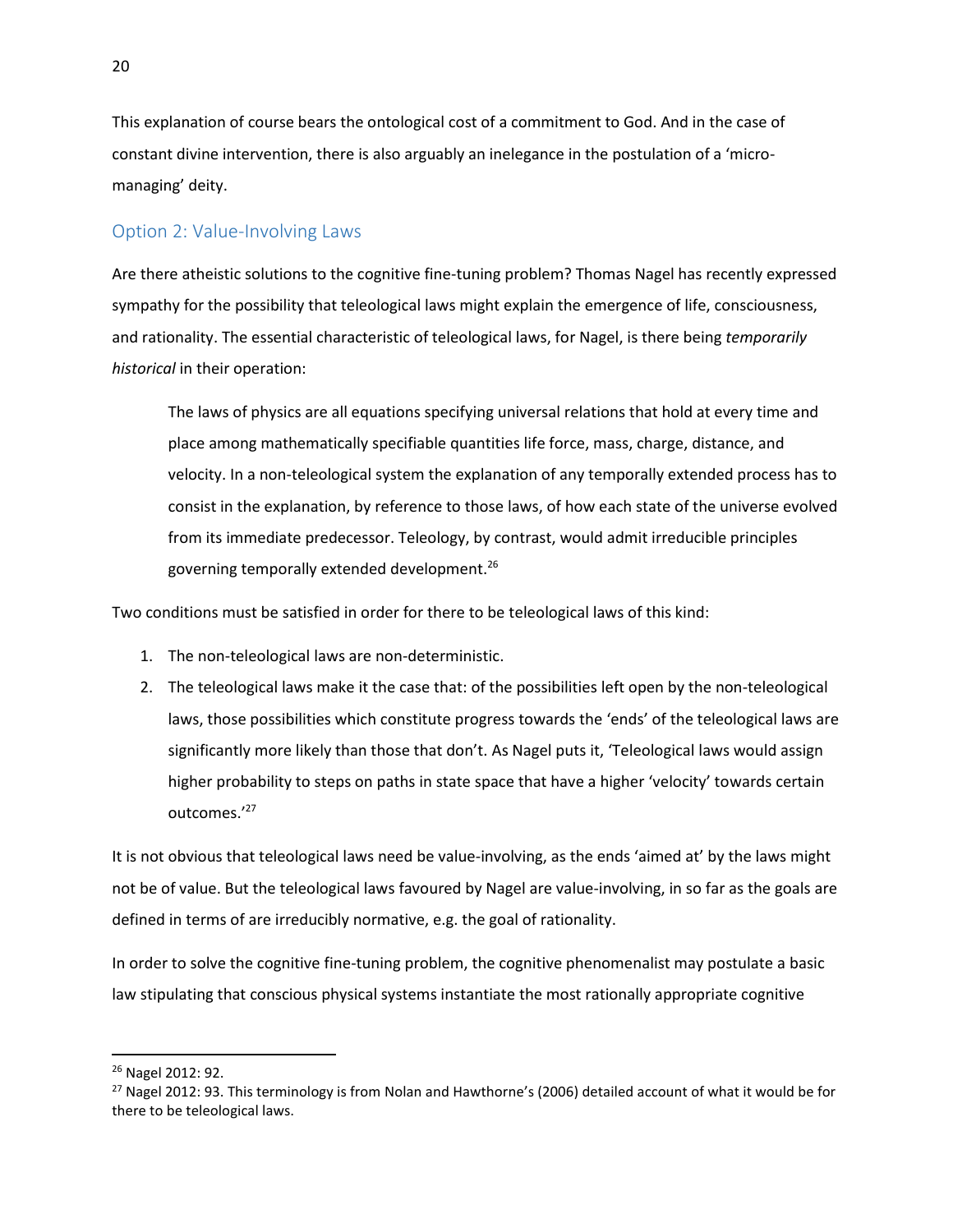phenomenology relative to its sensory and functional states. Unlike Nagel's teleological laws, such a law would not obviously be temporally historical. It could be supposed that states of cognitive phenomenology arise at time T in order to match the functional and sensory states instantiated at the time immediately prior to T; and hence the law would not (at least not obviously) need to 'anticipate' some future possibility. However, like Nagel's favoured teleological laws, such a law would clearly be value-involving, in the sense that in its most basic formulation it makes reference to an evaluative notion.

Several problems remain. Firstly, one might worry that the problem has merely been deferred, not solved. For perhaps we now need an explanation of why, of all the laws we might have had, the actual laws aim at rationally appropriate cognitive phenomenology. Even supposing the intelligibility of laws aiming at things of value, such laws are clearly not inevitable. Indeed laws aiming at rationally appropriate cognitive phenomenology seem rather unlikely, given all of the other conceivable laws which would fail to secure rationally appropriate cognitive phenomenology. What then explains the fortunate fact that the actual world contain laws which ensure a rationally appropriate match, rather than laws which fail to?

One option might be to embrace the axiarchism defended by John Leslie, i.e. the view that facts about value can themselves have a causal impact on the world.<sup>28</sup> Thus, it could be held that: (i) there is a law of nature L that ensures an appropriate match between cognitive phenomenal states, sensory phenomenal states and functional states, and (ii) L obtains because it is good to have a rationally appropriate match between these three kinds of state.

A further problem with this solution is that it threatens to render conscious thought epiphenomenal. The proposal is that there are laws that make it the case that the cognitive phenomenal states which arise in any given organism are always appropriately matched to its functional and sensory states. But if cognitive consciousness always arises *in response* to functional facts, then it doesn't seem that it can play a role in *determining* functional facts, including the causes of behaviour.

#### Option 3: Irreducible rational responsiveness/Libertarian free will

One aspect of the cognitive fine-tuning problem is the obligation to explain why thought and behavioural dispositions tend to be appropriately matched. One way of explaining this might be to

<sup>28</sup> Leslie 1979.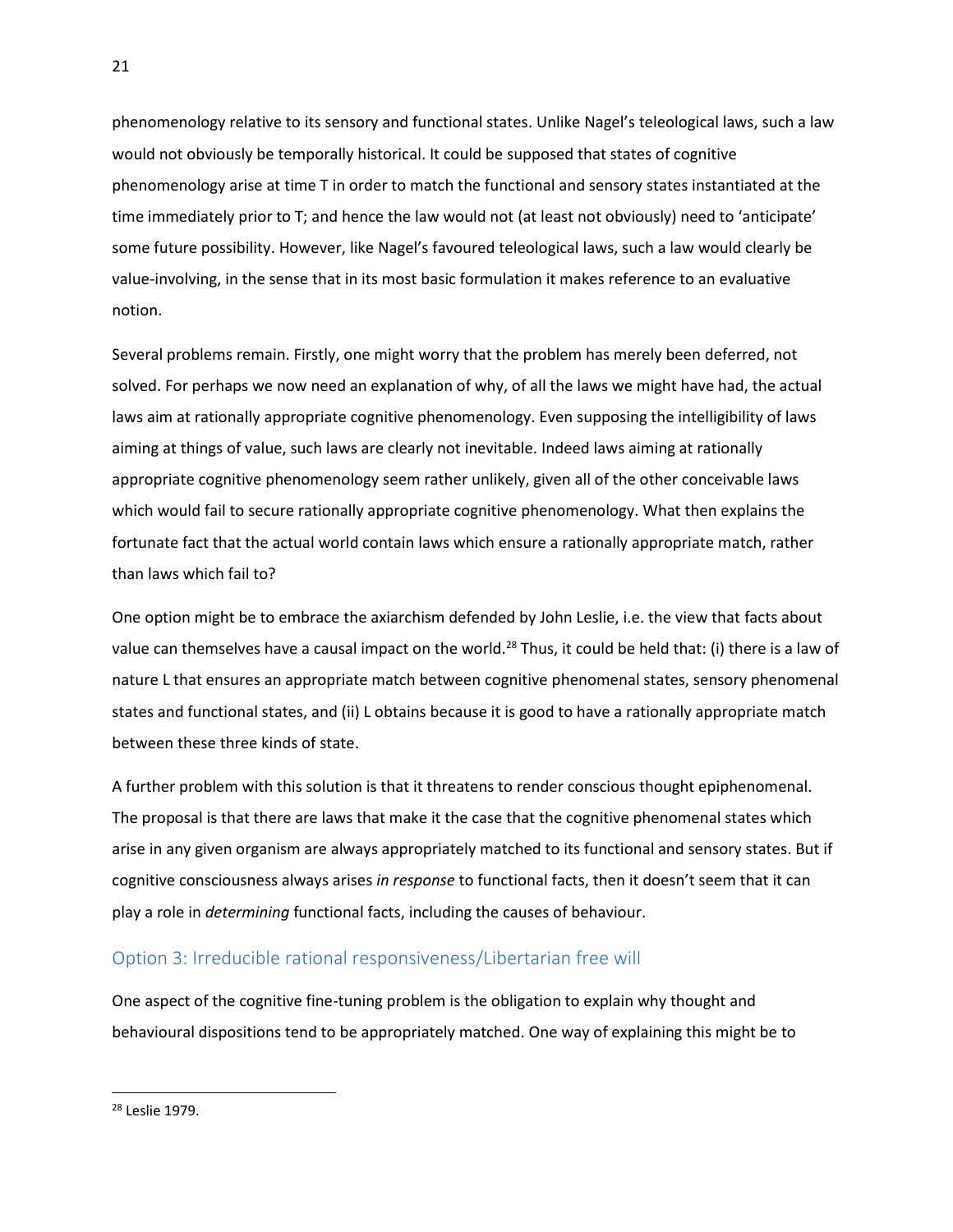postulate a basic capacity to respond to reasons. Few philosophers deny that humans have a capacity to respond to reasons, but it is a working assumption of naturalists that that capacity is not fundamental, but is ultimately grounded in some more basic physical facts which do not involve responsiveness to reasons. However, it seems at least coherent to suppose that there are creatures which have a basic capacity to respond to reasons. This is presumably how we imagine angels, or God for that matter. We can imagine the agent Gabriel perceiving that Marie's illness is causing her pain, recognising that this gives him a reason to heal her, and then responding to that reason by healing Marie. As an immaterial creature, Gabriel's capacity to respond to reasons would presumably be basic rather than grounded in some more fundamental nature.

In contrast to angels, human beings are, at least in part, material beings. It could nonetheless be supposed that the human capacity to respond in an appropriate way to reasons is metaphysically basic. This is likely to be conceived of as a kind of libertarian free will/and or agent causation. Substance dualists may suppose that this capacity is a property of the immaterial soul. Emergentists may suppose that it is an emergent capacity of the human organism. In either case, such a postulation could be used to explain the appropriate match between cognitive phenomenology and (certain) functional states: in virtue of this capacity human beings tend to respond appropriately to reasons which their cognitive phenomenology make apparent to them. For example, suppose Sarah desires to eat burgers. This gives her a reason her a reason to eat burgers. Now if Sarah has a basic capacity to respond to reasons, then perhaps through exercising that capacity she will develop the disposition to respond to that reason; and perhaps in this way we can explain the fact that her behavioural disposition in this case is rationally appropriate with respect to her desire.

Much more detail would need to be added, and many questions answered, in order to turn this skeletal proposal into a fully worked out theory. How does this basic capacity interact with more standard forms of physical causation in the organism? Unlike Gabriel, a human's actions are mediated via changes in the brain and body. How does the basic capacity to respond to reasons 'co-ordinate' with physical processes in the body and brain in order to produce human action. Why doesn't the capacity to respond to reasons always work optimally, ensuring that humans are always perfectly rational? When the basic capacity to respond to reasons comes into conflict with instinctive drives, what decides which wins out? These are hard questions. However, there are detailed accounts of agent causation and libertarian free will, and it is possible these questions could be answered with reference to these accounts.<sup>29</sup> If these

<sup>29</sup> O'Connor 2002, Lowe 2008, Steward 2010.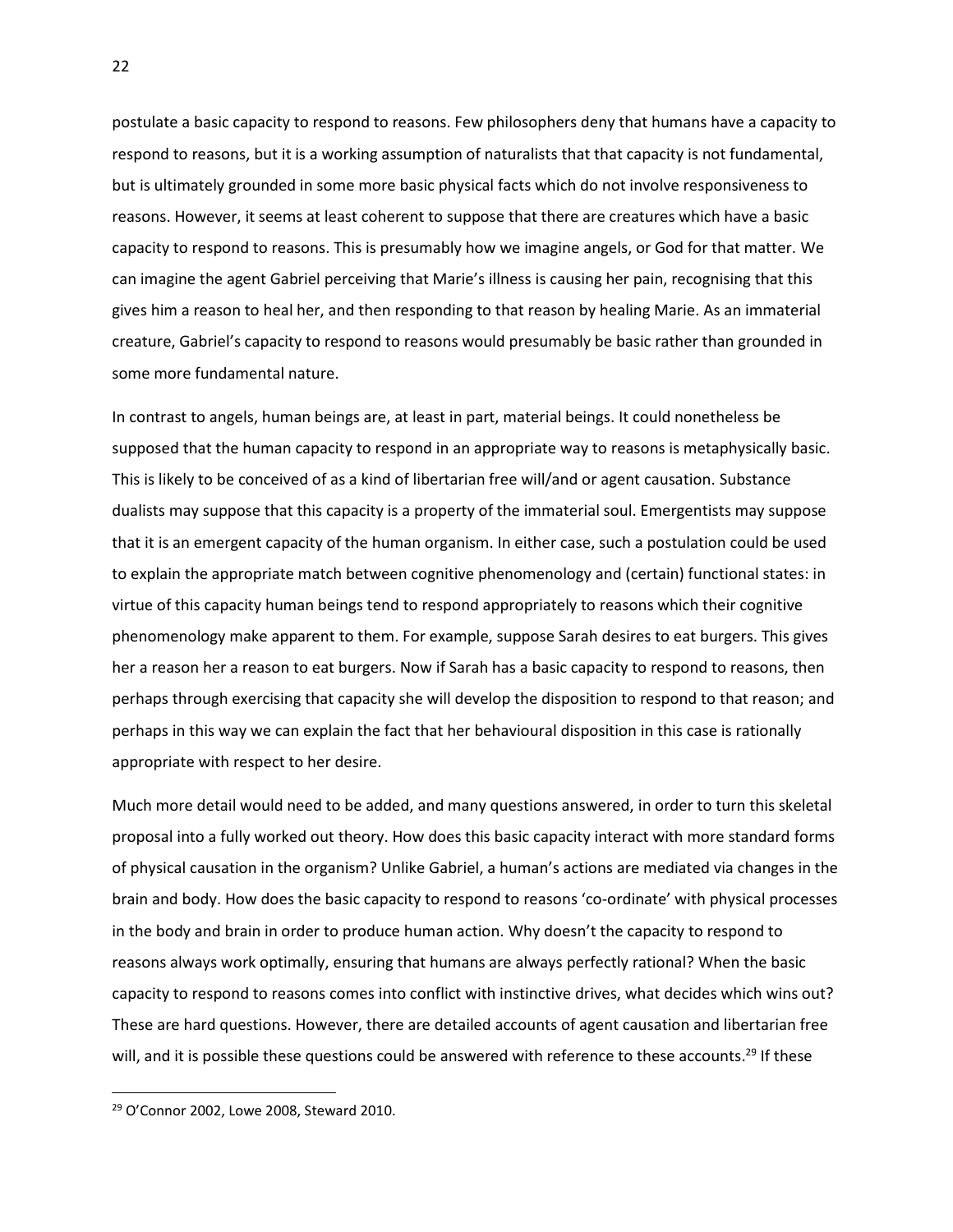questions can be answered satisfactorily, then there is the potential for an explanation of the fact that human behavioural dispositions tends to be appropriately matched to thought content.

There are other aspects to the cognitive fine-tuning problem. We might also ask why humans have rationally appropriate cognitive phenomenology in the first place, and in particular why humans have cognitive phenomenal states which are appropriate relative to their sensory phenomenal states, rather than the kind of ill-fitting cognitive phenomenology exhibited, for example, by Dotty Dawkins. However, if we can (via the postulation of a basic capacity to respond to reasons) account for the fact that humans tend to respond in a rational way to the reasons made manifest to them by their conscious experience, then there is the potential for a Dawinian solution to the other aspects of the cognitive fine-tuning problem. For there is now arguably a survival advantage in an organism's having beliefs that are rationally appropriate relative to the information made available by its senses: such an organism will be disposed to behave in an appropriate way relative to those beliefs, which will plausibly be beneficial for its survival. There is also the potential to explain why humans don't tend to have desires like Inverted Ian: assuming they behaved in a rationally appropriate way relative to those desires, i.e. by trying to satisfy them, they wouldn't survive long.

Again much, much more would need to be said. But overall this seems to me the most promising of the three options we have discussed.

## Conclusion

I have raised what I take to be a very hard problem for cognitive phenomenalism: the obligation to explain why in human beings cognitive phenomenal states, sensory phenomenal states, and functional states tend to be matched together in rationally appropriate ways. Other theories of thought avoid this problem, by holding that what it is for a human H to have thought T is for it to be the case that H behaves in such a way (and perhaps has the kind of sensory consciousness such that) the ascription of T to H is rationally appropriate. But principles of rationality do not come into the account of thought offered by the cognitive phenomenalist. As I have tried to show, this makes it very hard to see how the robust cognitive phenomenalist can solve the problems I have outlined.

The only options I can think of – God, value-involving laws of nature, or basic capacities to respond to reasons – are wildly at odds with naturalism. It is extremely significant if these are the only options, as robust cognitive phenomenalists do not in general take themselves to be pursuing a project in radical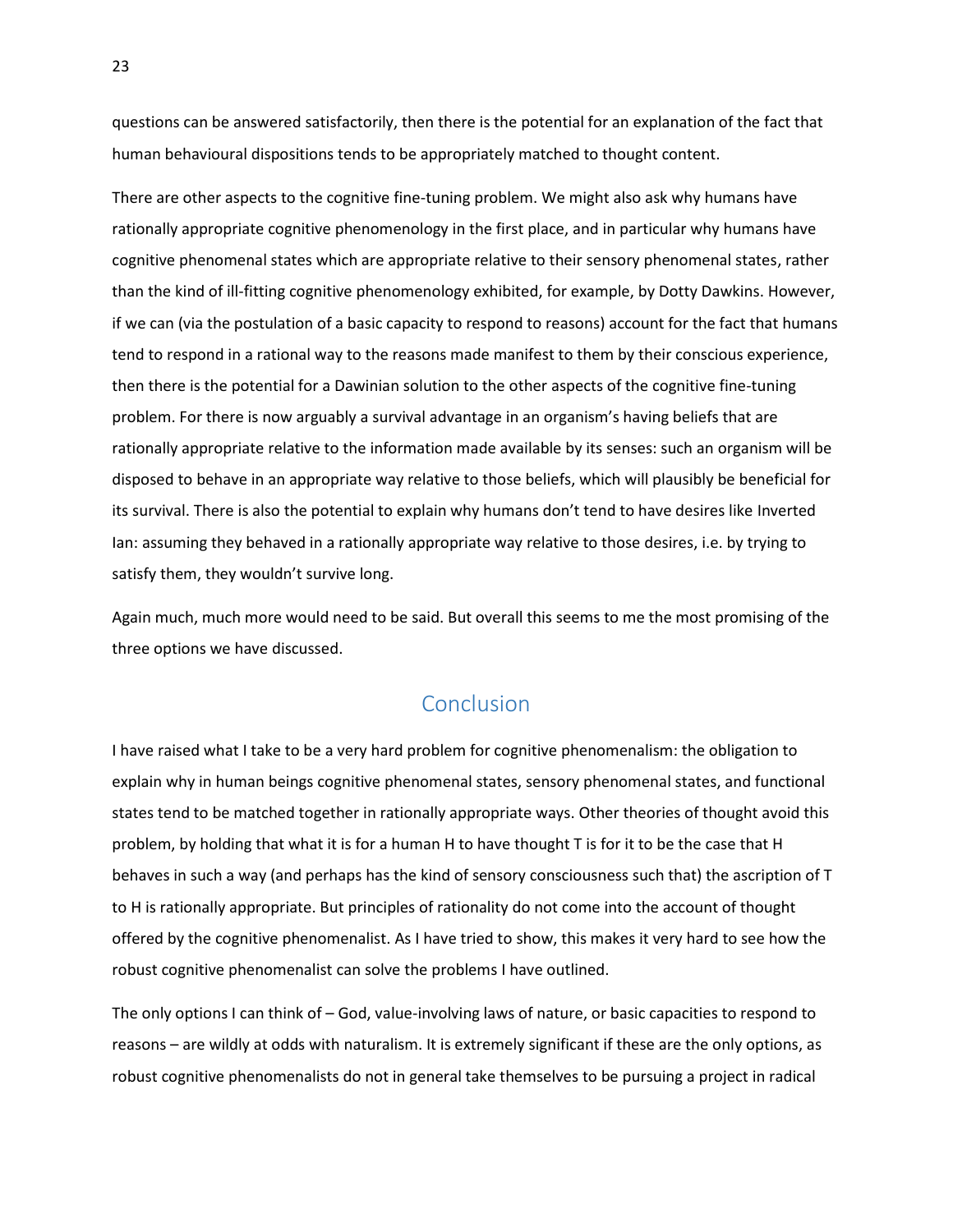opposition to naturalism, and indeed some have positively argued that they are not.<sup>30</sup> Of course it may be that I simply haven't the imagination to work out a naturalistically kosha way for the robust cognitive phenomenalist to solve the cognitive fine-tuning problem. Still, the robust cognitive phenomenalist who wants to be a naturalist is obliged to succeed where I have failed. In the absence of a naturalistic solution to this problem, the naturalist philosopher has good reason to reject cognitive phenomenalism.

#### References

l

Armstrong, D. Martin, C. B. & Place, U. T. 1996. Dispositions: A Debate, edited by Tim Crane, New York: Routledge.

Bayne, T. & Montague, M. (Eds.) 2011. Cognitive Phenomenology, Oxford: Oxford University Press.

Bradley, F. H. 1935. 'Relations' in his *Collected Essays: Vol. II*, Oxford: Clarendon Press, 630–76.

Burge, T. 1988. 'Individualism and self-knowledge,' *The Journal of Philosophy* 85.

Chudnoff, E. 2015. *Cognitive Phenomenology*, Oxford/New York: Routledge.

Chudnoff, E. 2015. 'Phenomenal contrast arguments for cognitive phenomenology,' *Philosophy and Phenomenological Research* 90: 2, 82-104.

Davidson, D. 1980. *Essays on Actions and Events*, Oxford: Clarendon Press.

Dennett, D. C. 1987. *The Intentional Stance*, MIT Press.

Dretske, F. 1995. *Naturalizing the Mind*, MIT Press.

Farkas, K. 2008a. *The Subject's Point of View*, Oxford University Press.

Farkas, K. 2008b. 'Phenomenal Intentionality Without Compromise,' *The Monist* 91: 2, 273-93.

Fodor, J. A. 1975. The Language of Thought, Cambridge, Massachusetts: Harvard University Press.

Fodor, J. A. 1990. *A Theory of Content and Other Essays*, MIT Press

<sup>&</sup>lt;sup>30</sup> Mendelovici & Bourget 2014 defend phenomenal intentionality theories against the charge that they are in tension with naturalism. They argue that this would be the case only if naturalism could not account for consciousness, which would make naturalism implausible. What I have outlined in this paper points to a tension between naturalism and cognitive phenomenalism which remains even if there is no tension between naturalism and realism about sensory consciousness.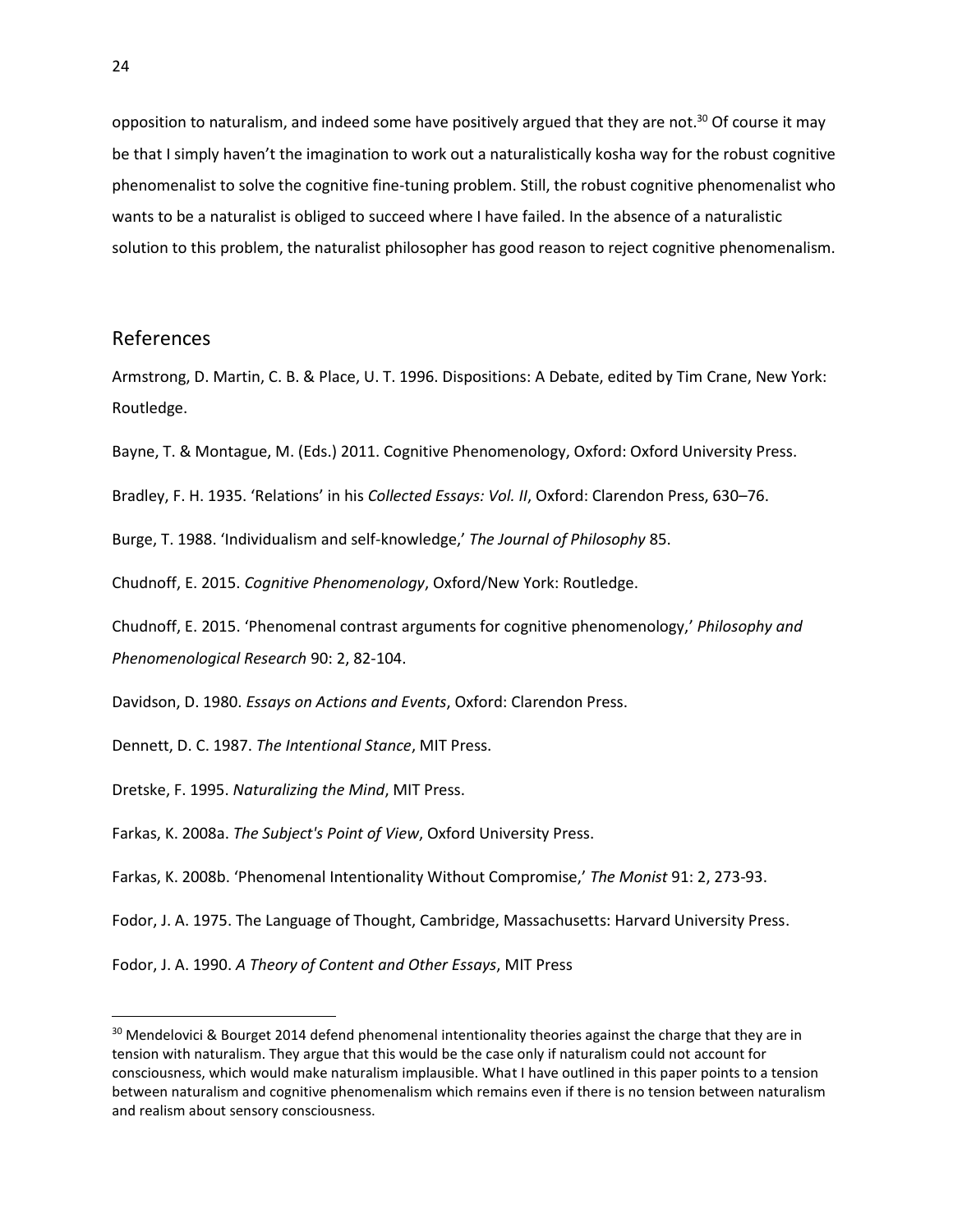Grahek, N. 2007. Feeling pain and being in pain, Cambridge, MA: MIT Press.

Hawthorne, J. & Nolan, D. 2006. 'What could teleological causation be?', in J. Hawthorne (Ed.) Metaphysical Essays, Oxford University Press.

Heil, J. 2003. *From an Ontological Point of View*, Oxford: Clarendon Press.

Heil, J. 2012. *The Universe as We Find It*, Oxford: Clarendon Press.

Horgan, T. E. & John L. Tienson, 2003, "The intentionality of phenomenology and the phenomenology of intentionality", in D. J. Chalmers (Ed.) 2003. Philosophy of Mind: Classical and Contemporary Readings, 520–533.

Horgan, T. 2011. 'From agentive phenomenology to cognitive phenomenology: A guide for the perplexed,' in Bayne & Montague 2011.

Horgan, T. & Graham, G. 2012. 'Phenomenal Intentionality and Content Determinacy,' in R. Schantz (Ed.), *Prospects for Meaning*, Berlin: De Gruyter, 321–44.

Klein, C. 2015. 'What pain asymbolia really shows,' Mind, 124, 493–516.

Kriegel, U. 2013a. 'The phenomenal intentionality research program,' in Kriegel 2013b.

Kriegel, U. 2013b. (Ed.) *Phenomenal Intentionality*, Oxford/New York: Oxford University Press.

Kriegel, U. MS. 'Space soul blues.'

Kripke, S. 1972. 'Naming and necessity,' in G. Harman and D. Davidson (Eds) *The Semantics of Natural Language*; reprinted as *Naming and Necessity* 1980, Harvard University Press.

Leslie, J. 1979. Value and Existence, Basil Blackwell.

Lewis, D. 1974. 'Radical interpretation,' Synthese 21: 331-44.

Loar, B. 1995. 'Reference from the first-person perspective,' *Philosophical Issues* 6: 53-72.

Loar, B. 2003. 'Phenomenal intentionality as the basis for mental content,' in M. Hahn & B. Ramberg (Eds.) *Reflections and Replies: Essays on the Philosophy of Tyler Burge*, Cambridge MA: MIT Press.

Lowe, E. J. *Personal Agency: The Metaphysics of Mind and Action*, Oxford University Press.

Martin, C. B. 2007. *The Mind in Nature*, New York: Oxford University Press.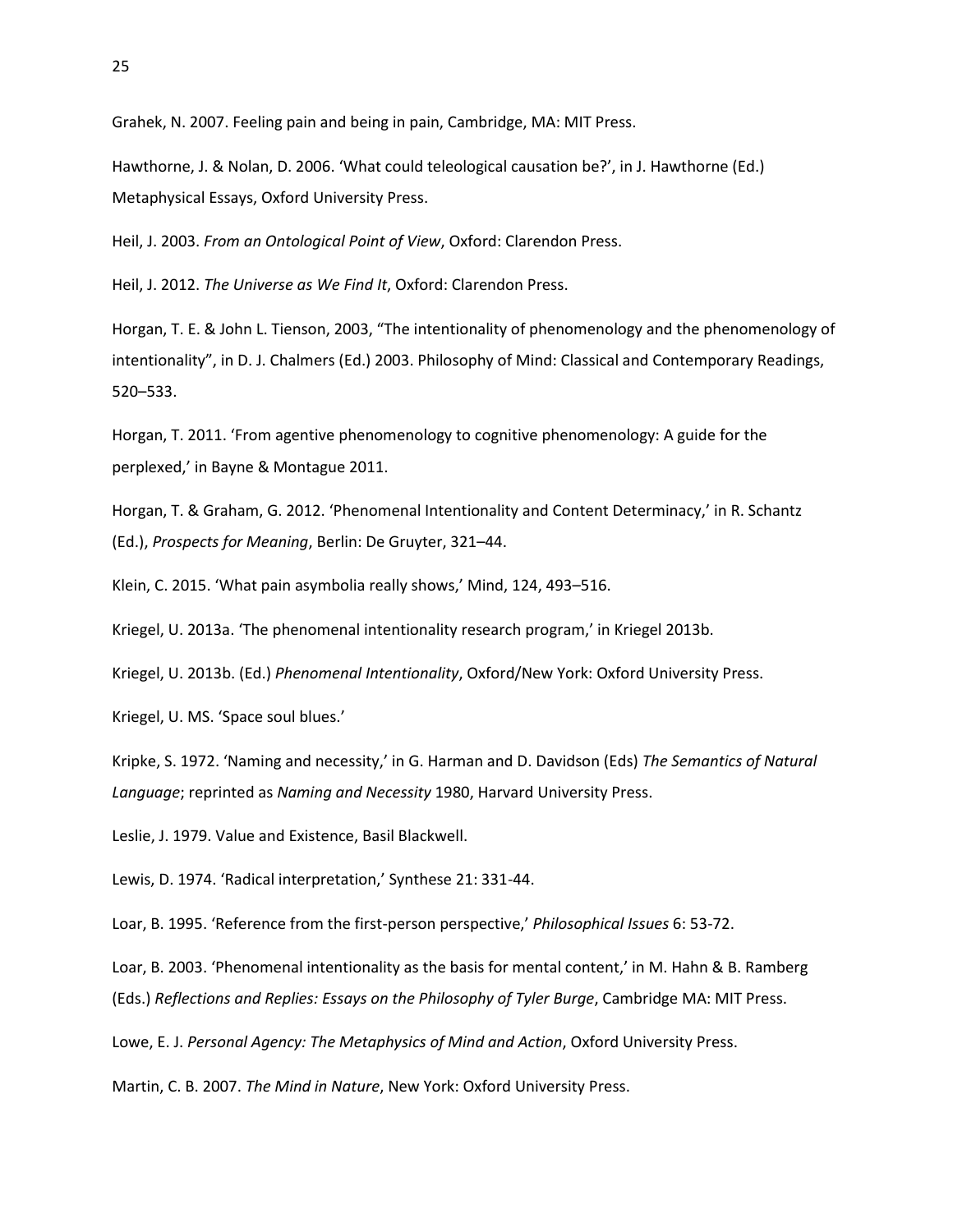Martin, C. B. & Heil, J. 1998. 'Rules and powers,' *Noûs*, 32, 283–312.

Mendelovici, A. & Bourget, D. 2014. 'Naturalizing Intentionality: Tracking Theories Versus Phenomenal Intentionality Theories,' *Philosophy Compass* 9: 5, 325-337.

Millikan, R. G. 1984. *Language, Thought and Other Biological Categories*, MIT Press.

Montague, M. 2016. The Given: Experience and its Content, Oxford University Press.

Montague, M. Forthcoming. 'Perception and cognitive phenomenology,' *Philosophical Studies*.

Nagel, T. 1975. 'What's it like to be a bat?', The Philosophical Review 83.

Nagel, T. 2012. *Mind and Cosmos*, Oxford University Press.

O'Connor, T. 2002. *Persons and Causes: The Metaphysics of Free Will*, Oxford University Press.

Papineau, D. 1984. 'Representation and explanation,' *Philosophy of Science* 51: 550-72.

Pautz, A. 2013. 'Does phenomenology ground mental content?' in Kriegal 2013b.

Pitt, D. 2004. 'The phenomenology of cognition, or, what is it like to think that P?' *Philosophy and Phenomenological Research,* 69: 1, 1–36.

Putnam, H. 1975. 'The meaning of "meaning"' in K. Gunderson (Ed.) *Minnesota Studies in the Philosophy of Science* 7, Minneapolis: University of Minnesota Press.

Rosen, G. 2010. 'Metaphysical Dependence: Grounding and Reduction,' in B. Hale & A Hoffman (Eds.) *Modality: Metaphysics, Logic, and Epistemology*, Oxford University Press, 109–36.

Searle, J. 1991. 'Consciousness, unconsciousness and intentionality,' *Philosophical Issues*, 1: 1, 45–66.

Siewert, C. 1998. *The Significance of Consciousness*, Princeton University Press.

Smolin, L. 1997. *The Life of the Cosmos*, Oxford University Press.

Smithies, D. 2013. 'The Nature of Cognitive Phenomenology,' *Philosophy Compass* 8: 8, 744-54.

Sprigge, T. L. & Montefiore, A. 1971. 'Final Causes,' *Proceedings of the Aristotelian Society*, Supplementary Volumes 45: 149–92.

Steward, H. *A Metaphysics for Freedom*, Oxford University Press.